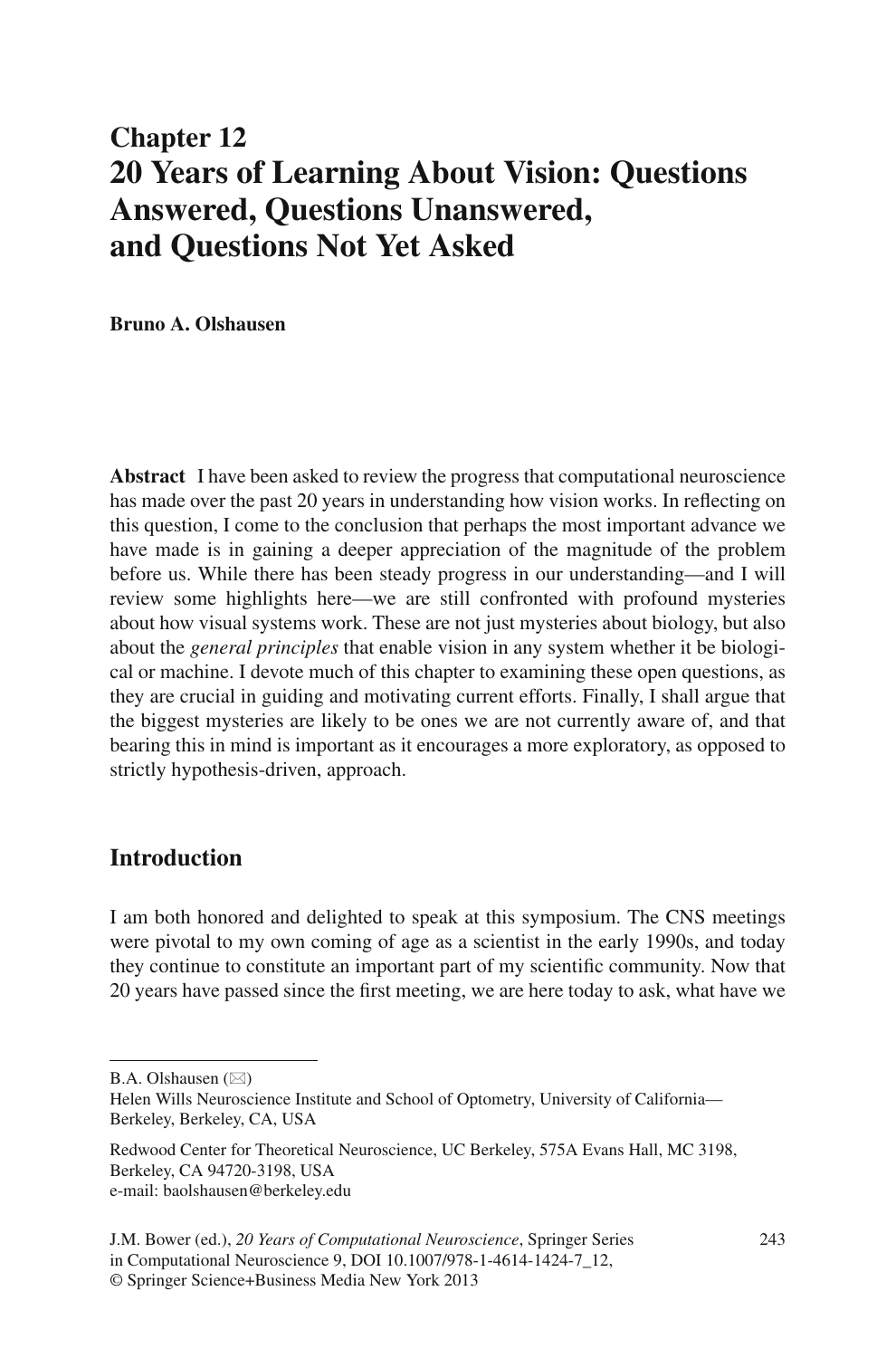learned? I have been tasked with addressing the topic of vision, which is of course a huge field, and so before answering I should disclose my own biases and the particular lens through which I view things: I began as an engineer wanting to build robotic vision systems inspired by biology, and I evolved into a neuroscientist trying to understand how brains work inspired by principles from mathematics and engineering. Along the way, I was fortunate to have worked and trained with some of the most creative and pioneering scientists of our field: Pentti Kanerva, David Van Essen, Charlie Anderson, Mike Lewicki, David Field, and Charlie Gray. Their own way of thinking about computation and the brain has shaped much of my own outlook, and the opinions expressed below stem in large part from their influence. I also benefited enormously from my fellow students in the Computation and Neural Systems program at Caltech in the early 1990s and the interdisciplinary culture that flourished there. They impressed upon me that the principles of vision are not owned by biology, nor by engineering—they are universals that transcend discipline, and they will be discovered by thinking outside the box.

Now to begin our journey into the past 20 years, let us first gain some perspective by looking back nearly half a century, to a time when it was thought that vision would be a fairly straightforward problem. In 1966, the MIT AI Lab assigned their summer students the task of building an artificial vision system (Papert [1966](#page-26-0)). This effort came on the heels of some early successes in artificial intelligence in which it was shown that computers could solve simple puzzles and prove elementary theorems. There was a sense of optimism among AI researchers at the time that they were conquering the foundations of intelligence (Dreyfus and Dreyfus [1988 \)](#page-24-0). Vision it seemed would be a matter of feeding the output of a camera to the computer, extracting edges, and performing a series of logical operations. They were soon to realize however that the problem is orders of magnitude more difficult. David Marr summarized the situation as follows:

 $\ldots$  in the 1960s almost no one realized that machine vision was difficult. The field had to go through the same experience as the machine translation field did in its fiascoes of the 1950s before it was at last realized that here were some problems that had to be taken seriously. … the idea that extracting edges and lines from images might be at all difficult simply did not occur to those who had not tried to do it. It turned out to be an elusive problem. Edges that are of critical importance from a three-dimensional point of view often cannot be found at all by looking at the intensity changes in an image. Any kind of textured image gives a multitude of noisy edge segments; variations in reflectance and illumination cause no end of trouble; and even if an edge has a clear existence at one point, it is as likely as not to fade out quite soon, appearing only in patches along its length in the image. The common and almost despairing feeling of the early investigators like B.K.P. Horn and T.O. Binford was that practically anything could happen in an image and furthermore that practically everything did. (Marr  $1982$ )

 The important lesson from these early efforts is that it was from *trying to solve the problem* that these early researchers learned what were the difficult computational problems of vision, and thus what were the important questions to ask. This is still true today: Reasoning from first principles and introspection, while immensely valuable, can only go so far in forming hypotheses that guide our study of the visual system. *We will learn what questions to ask by trying to solve the problems of vision.* Indeed,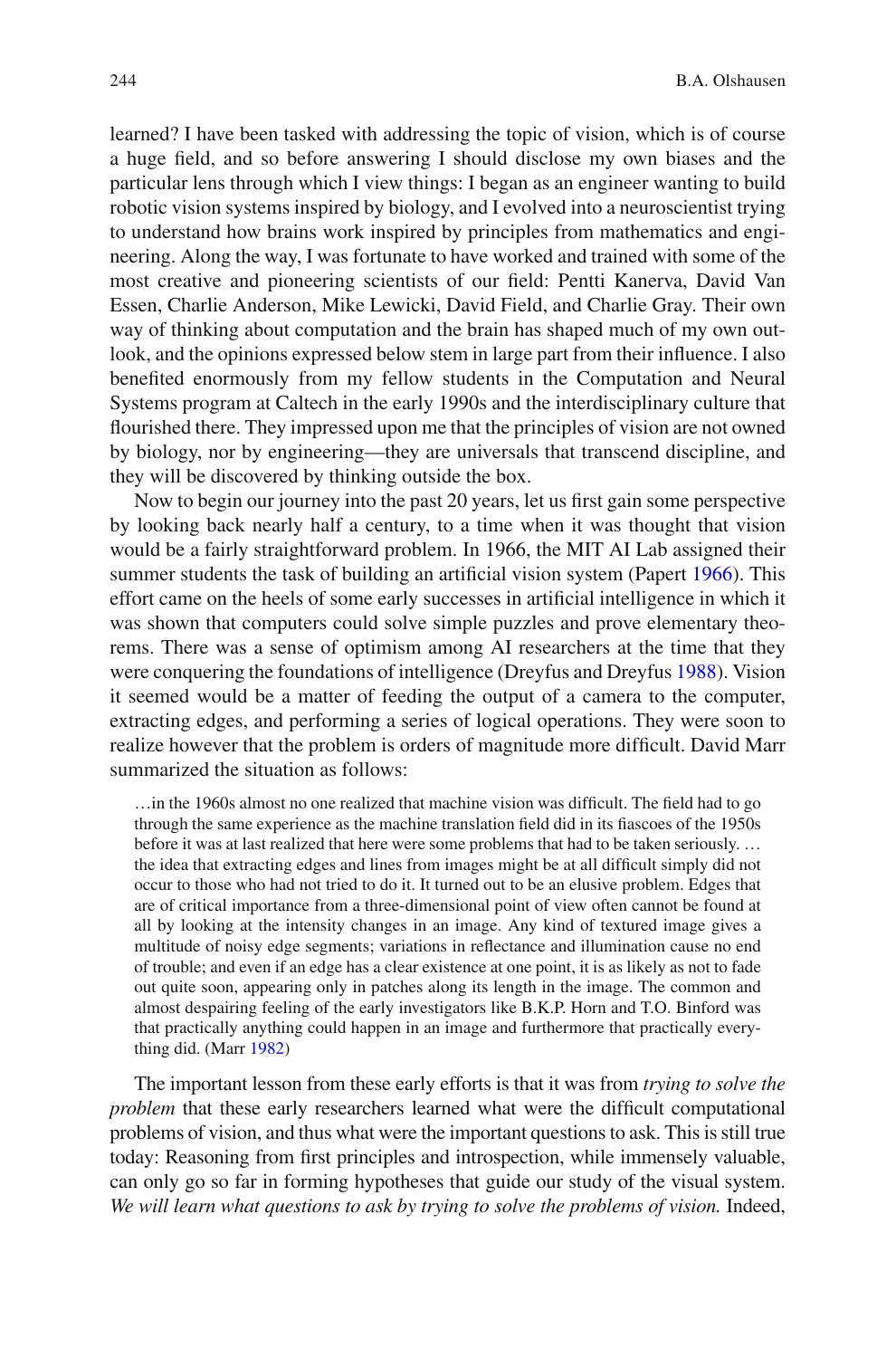

<span id="page-2-0"></span>**Fig. 12.1** Image of a block painted in two shades of *gray* (from Adelson [2000](#page-23-0)). The edges in this image are easy to extract, but understanding what they mean is far more difficult

this is one of the most important contributions that computational neuroscience can make to the study of vision.

 A decade after the AI Lab effort, David Marr began asking very basic questions about information processing in the visual system that had not yet been asked. He sought to develop a computational theory of biological vision, and he stressed the importance of *representation* and the different types of information that need to be extracted from images. Marr envisioned the problem being broken up into a series of processing stages: a primal sketch in which features and tokens are extracted from the image, a 2.5D sketch that begins to make explicit aspects of depth and surface structure, and finally an object-centered, 3D model representation of objects (Marr  $1982$ ). He attempted to specify the types of computations involved in each of these steps as well as their neural implementations.

 One issue that appears to have escaped Marr at the time is the importance of *inferential computations* in perception. Marr's framework centered around a mostly feedforward chain of processing in which features are extracted from the image and progressively built up into representations of objects through a logical chain of computations in which information flows from one stage to the next. After decades of research following Marr's early proposals, it is now widely recognized (though still not universally agreed upon) by those in the computational vision community that the features of the *world* (not images) that we care about can almost never be computed in a purely bottom-up manner. Rather, they require inferential computation in which data is combined with prior knowledge in order to estimate the underlying causes of a scene (Mumford [1994](#page-26-0); Knill and Richards 1996; Rao et al. [2002](#page-26-0); Kersten et al. 2004). This is due to the fact that natural images are full of ambiguity. The causal properties of images—illumination, surface geometry, reflectance (material properties), and so forth—are entangled in complex relationships among pixel values. In order to tease these apart, aspects of scene structure must be estimated simultaneously, and the inference of one variable affects the other. This area of research is still in its infancy and models for solving these types of problems are just beginning to emerge (Tappen et al. [2005 ;](#page-27-0) Barron and Malik [2012](#page-24-0); Cadieu and Olshausen 2012). As they do, they prompt us to ask new questions about how visual systems work.

 To give a concrete example, consider the simple image of a block painted in two shades of gray, as shown in Fig. 12.1 (Adelson [2000](#page-23-0)). The edges in this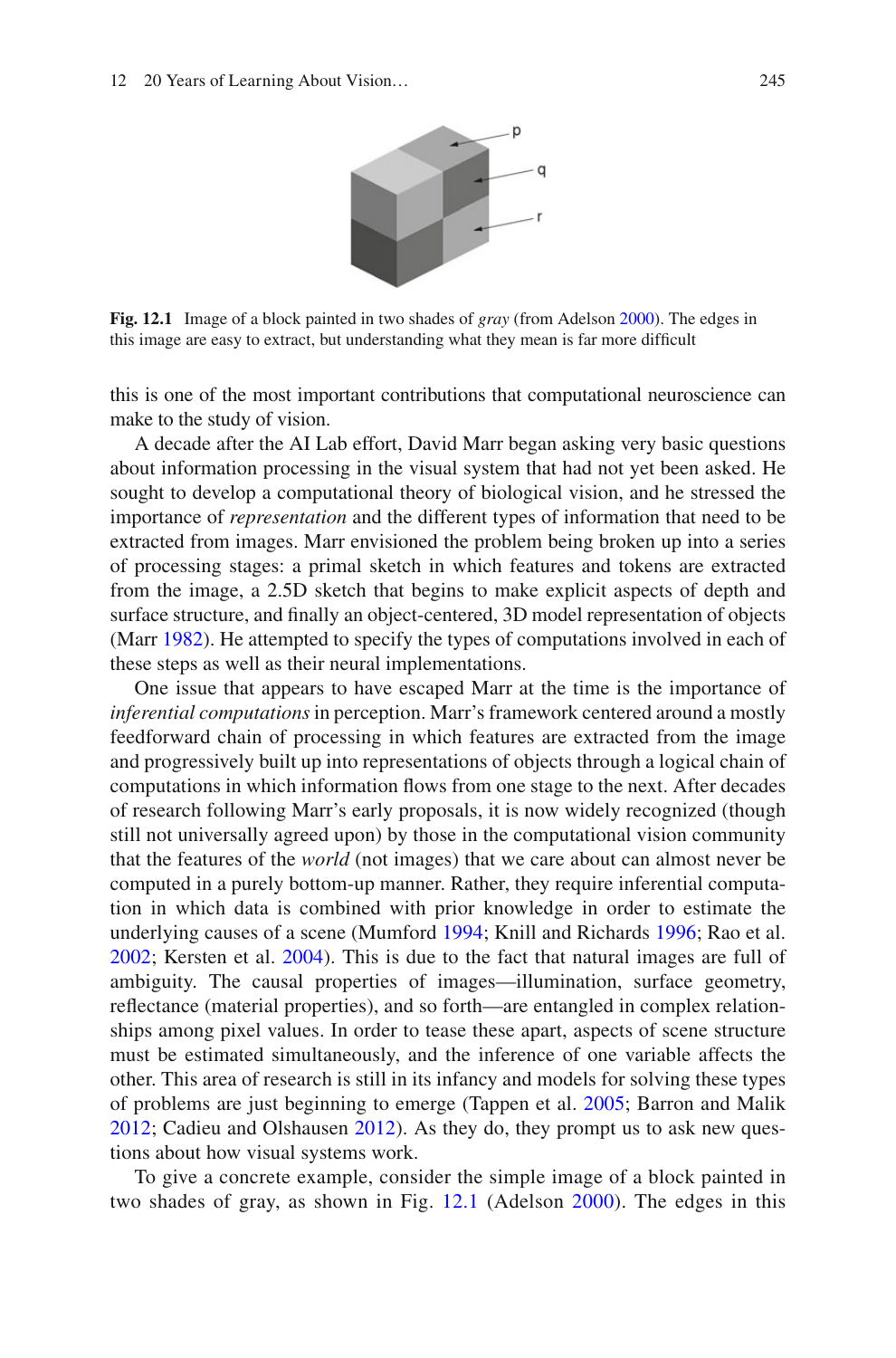image are easy to extract, but understanding what they mean is far more difficult. Note that there are three different types of edges: (1) those due to a change in reflectance (the boundary between  $q$  and  $r$ ), (2) those due to a change in object shape (the boundary between  $p$  and  $q$ ), and (3) those due to the boundary between the object and background. Obviously it is impossible for any computation based on purely local image analysis to tell these edges apart. It is the context that informs us what these different edges mean, but how exactly? More importantly, *how are these different edges represented in the visual system and at what stage of processing do they become distinct?*

 As one begins asking these questions, an even more troubling question arises: How can we not have the answers after a half century of intensive investigation of the visual system? By now there are literally mounds of papers examining how neurons in the retina, LGN, and V1 respond to test stimuli such as isolated spots, white noise patterns, gratings, and gratings surrounded by other gratings. We know much—perhaps too much—about the orientation tuning of V1 neurons. Yet we remain ignorant of how this very basic and fundamental aspect of scene structure is represented in the system. The reason for our ignorance is not that many have looked and the answer proved to be too elusive. Surprisingly, upon examining the literature one finds that, other than a handful of studies (Rossi et al. [1996](#page-27-0); Lee et al. 2002; Boyaci et al. 2007), no one has bothered to ask the question.

 Vision, though a seemingly simple act, presents us with profound computational problems. Even stating what these problems are has proven to be a challenge. One might hope that we could gain insight from studying biological vision systems, but this approach is plagued with its own problems: Nervous systems are composed of many tiny, interacting devices that are difficult to penetrate. The closer one looks, the more complexity one is confronted with. The solutions nature has devised will not reveal themselves easily, but as we shall see the situation is not hopeless.

Here I begin by reviewing some of the areas where our field has made remarkable progress over the past 20 years. I then turn to the open problems that lie ahead, where I believe we have the most to learn over the next several decades. Undoubtedly though there are other problems lurking that we are not even aware of, questions that have not yet been asked. I conclude by asking how we can best increase our awareness of these questions, as these will drive the future paths of investigation.

#### **Questions Answered**

 Since few questions in biology can be answered with certainty, I cannot truly claim that we have fully answered any of the questions below. Nevertheless these are areas where our field has made concrete progress over the past 20 years, both in terms of theory and in terms of empirical findings that have changed the theoretical landscape.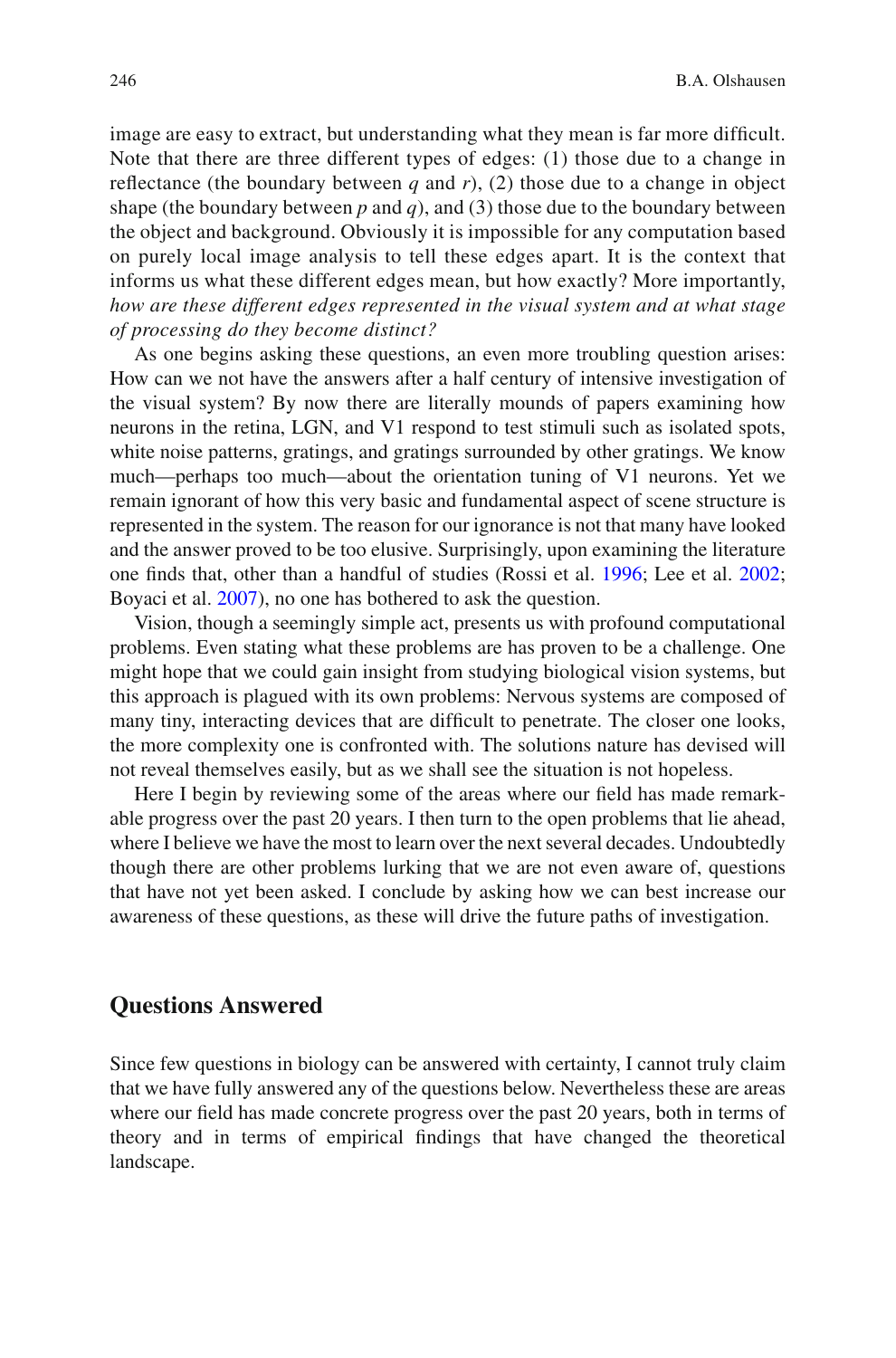<span id="page-4-0"></span>

**Fig. 12.2** Tiling in the retina. (a) Tiling of L, M, S cones; scale bar = 5 arcmin (from Roorda and Williams 1999). (**b**) Tiling of parasol retinal ganglion cell receptive fields; *A*, on cells; *B*, off cells (from Gauthier et al. 2009a, [b](#page-24-0))

#### *Tiling in the Retina*

 A long-standing challenge facing computational neuroscience, especially at the systems level, is that the data one is constrained to work with are often sparse or incomplete. Recordings from one or a few units out of a population of thousands of interconnected neurons, while suggestive, cannot help but leave one unsatisfied when attempting to test or form hypotheses about what the system is doing as a whole. In recent years, however, a number of advances have made it possible to break through this barrier in the retina.

 The retina contains an array of photoreceptors of different types, and the output of the retina is conveyed by an array of ganglion cells which come in even more varieties. How these different cell types tile the retina—that is, how a complete population of cells of each type cover the two-dimensional image through the spatial arrangement of their receptive fields—has until recently evaded direct observation. As the result of advances in adaptive optics and multielectrode recording arrays, we now have a more complete and detailed picture of tiling in the retina which illuminates our understanding of the first steps in visual processing.

 Adaptive optics corrects for optical aberrations of the eye by measuring and compensating for wavefront distortions (Roorda [2011 \)](#page-27-0). With this technology, it is now possible to resolve individual cones within the living human eye, producing breathtakingly detailed pictures of how L, M, and S cones tile the retina (Fig. 12.2a ) (Roorda and Williams 1999). Surprisingly, L and M cones appear to be spatially clustered beyond what one would expect from a strictly stochastic positioning according to density (Hofer et al. [2005](#page-25-0)). New insights into the mechanism of color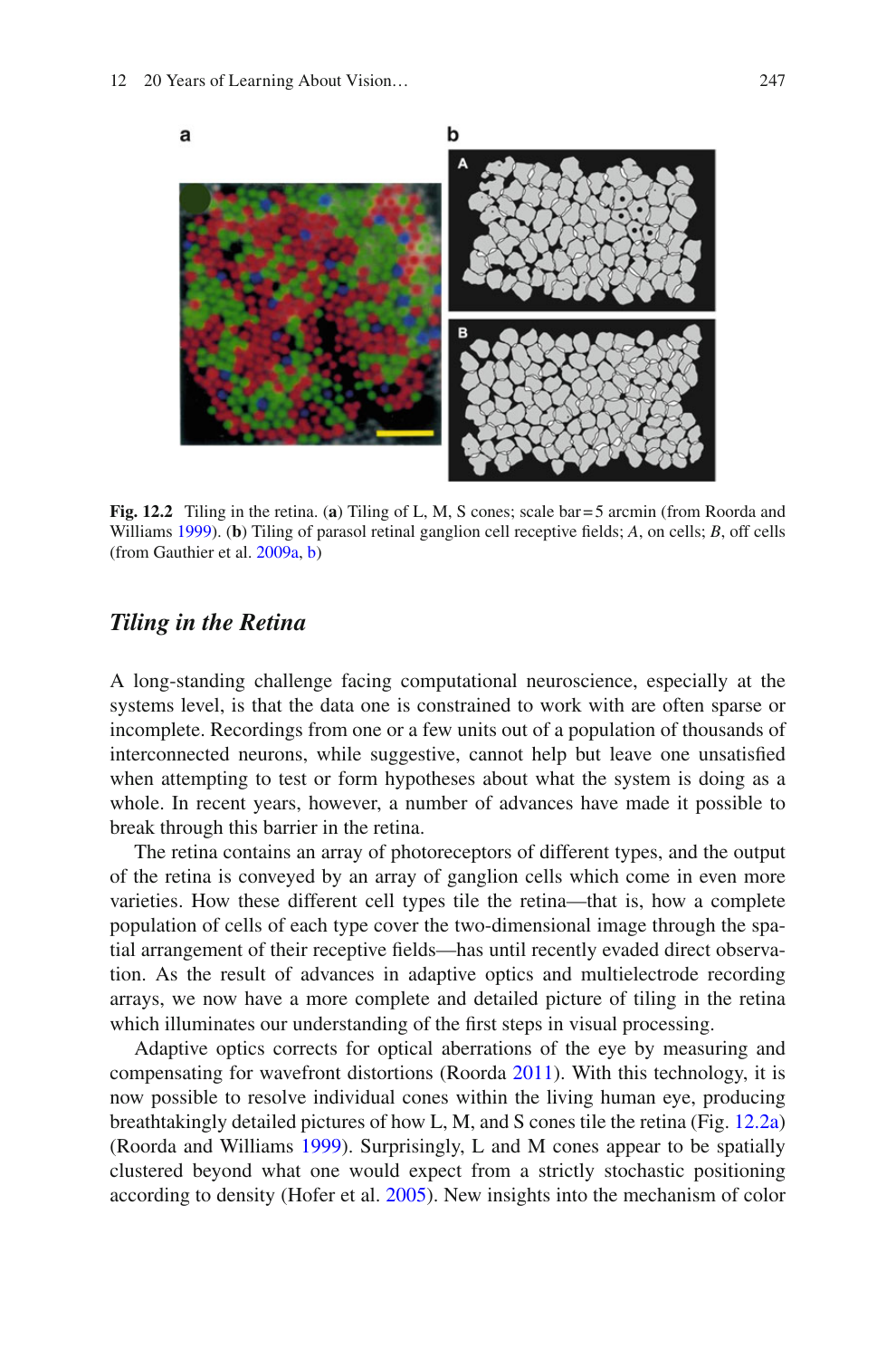perception have been obtained by stimulating individual cones and looking at how subjects report the corresponding color (Hofer and Williams [2005](#page-25-0)). Through computational modeling studies, one can show that an individual cone's response is interpreted according to a Bayesian estimator that is attempting to infer the actual color present in the scene in the face of subsampling by the cone mosaic, not simply the cone's "best color" (Brainard et al. [2008](#page-24-0) ). It is also possible to map out receptive fields of LGN neurons cone by cone, providing a more direct picture of how these neurons integrate across space and wavelength (Sincich et al. [2009](#page-27-0)).

 Another important question that can be addressed with adaptive optics is the effect of fixational drifts and microsaccades on perception. It is now possible to track movements of the retina in real-time with single-cone precision, allowing one to completely stabilize retinal images or even introduce artificially generated drifts (Vogel et al. [2006](#page-27-0); Arathorn et al. 2007). These studies strongly suggest the presence of internal mechanisms that compensate for drifts during fixation to produce stable percepts (Austin Roorda, personal communication).

 At the level of retinal ganglion cells, large-scale neural recording arrays have enabled the simultaneous mapping of receptive fields over an entire local population (Litke et al. 2004). These studies reveal a beautifully ordered arrangement not only in how receptive fields are positioned but also in how they are shaped so as to obtain optimal coverage of the image for each of the four major cell types (i.e., each of the different combinations of on/off and midget/parasol) (Gauthier et al.  $2009a$ , b). Although the position of receptive fields can be somewhat irregular, the shape of each receptive field is morphed so as to fill any gaps in coverage, as shown in Fig. [12.2b](#page-4-0). Remarkably, despite the irregular spacing, the receptive field overlap with nearest neighbors is fairly constant, which is a further testament to the degree of precision that is present in retinal image encoding.

 Together, these developments provide a solid picture of retinal organization and resolve questions regarding the completeness of coverage that were unresolved just a decade ago. Importantly, these developments also open a new door in allowing us to ask more detailed questions about the link between neural mechanisms and perception.

# *The Relation Between Natural Image Statistics and Neural Coding*

 Twenty years ago, most people (myself included) thought of neurons at early stages of the visual system in terms of feature detection. For example, Marr had proposed that retinal ganglion cells function as edge detectors by computing zero crossings of the Laplacian operator (which indicates extrema in the first derivative) and this became a fairly popular idea. Similarly, the oriented receptive fields of V1 neurons were thought to operate as oriented edge detectors that encode the boundaries or geometric shape of objects. However, in the early 1990s it became clear there is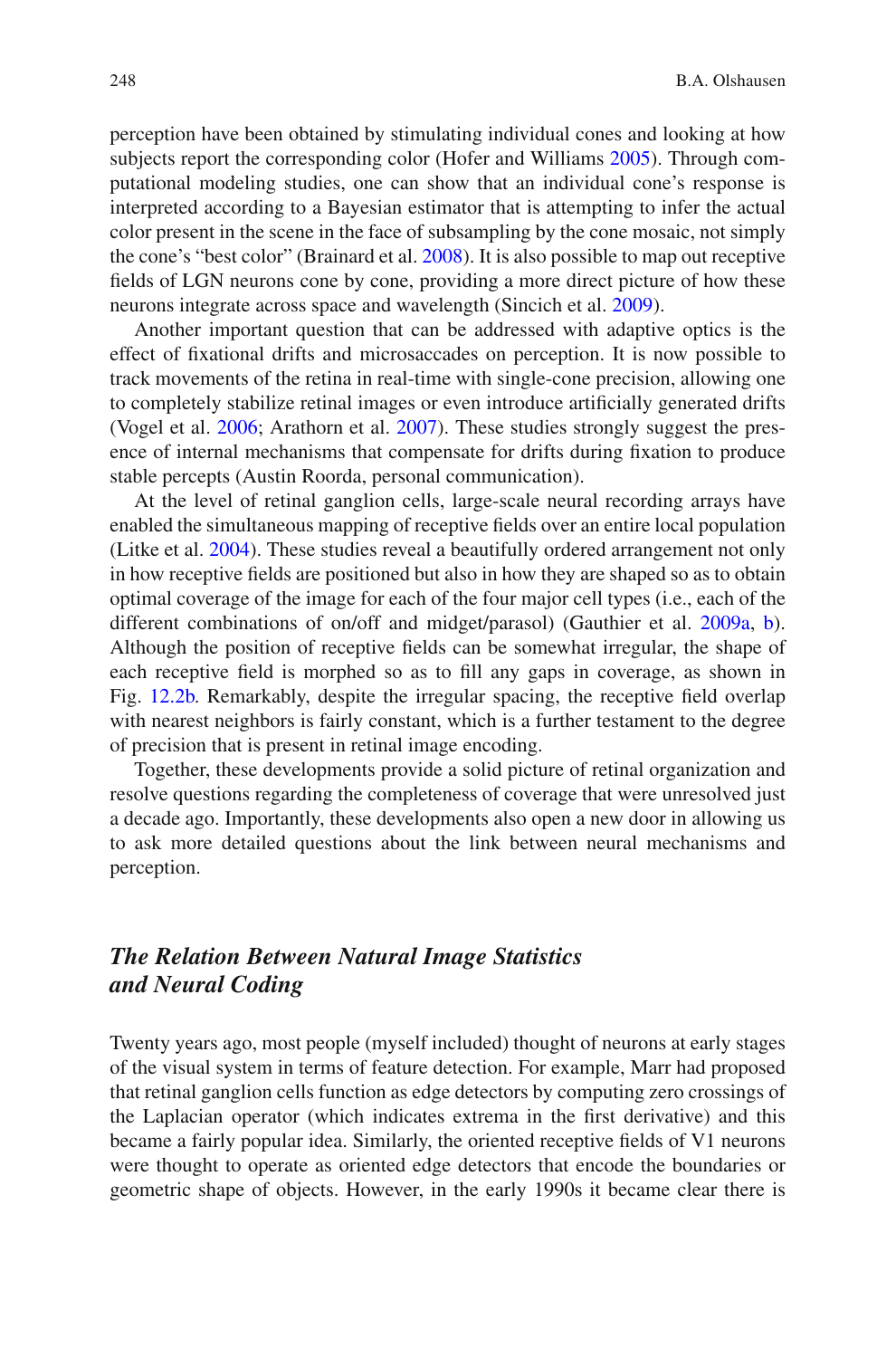another way to think about what these neurons are doing in terms of *efficient coding principles* . Here the goal is to consider how information about the image can be encoded and represented in a complete manner that is adapted to the input statistics. In contrast to detection, which is typically a lossy process designed for a specific purpose, the goal of efficient coding is to form a generic representation that could be used for myriad tasks, but which nevertheless exploits and makes explicit the structure contained in natural images.

Although the efficient coding hypothesis was first proposed by Barlow more than 50 years ago (Barlow [1961 \)](#page-23-0), it was not until decades later that investigators such as Laughlin and Srinivasan began making serious quantitative connections between the statistics of natural scenes and neural coding (Srinivasan et al. [1982 \)](#page-27-0). David Field subsequently showed that the power spectrum of natural images follows a characteristic  $1/f^2$  power law, and he pointed out how the scale-invariant structure of cortical receptive fields is well matched to encode this structure (Field 1987). Atick and Redlich formulated the whitening theory of retinal coding, which proposed that the purpose of the circularly symmetric, center-surround receptive fields of retinal ganglion cells is not to detect edges as Marr claimed, but rather to remove redundancies in natural images so as to make maximal use of channel capacity in the optic nerve (Atick and Redlich 1992). Subsequent neurophysiological experiments in the LGN seemed to support this assertion (Dan et al. 1996). Around the same time, David Field and I showed through computer simulation that the localized, oriented, and multiscale receptive fields of  $V1$  neurons could be accounted for in terms of a sparse coding strategy adapted to natural images (Olshausen and Field 1996). These theories and findings have drawn considerable interest because they offer an intimate, quantitative link between theories of neural coding and experimental data. Moreover it is not just a theory of vision, but a general theory of sensory coding that could be applied to other modalities or subsequent levels of representation, and indeed there has been much work investigating these directions (Geisler et al. [2001](#page-25-0); Hyvarinen and Hoyer 2001; Schwartz and Simoncelli 2001; Karklin and Lewicki 2003, [2005](#page-25-0), [2009](#page-25-0); Hyvarinen et al. [2005](#page-25-0); Smith and Lewicki  $2006$ ).

 A related theoretical framework that has been used to make connections between natural scene statistics and neural representation is that of *Bayesian inference* . Here the goal is to go beyond coding to consider how the properties of scenes are inferred from image data. As mentioned above, making inferences about the world depends upon strong prior knowledge. Often this knowledge is probabilistic in nature. For example, in the simple scene of Fig. [12.1](#page-2-0), we could choose to interpret it either as a flat scene created entirely by paint (which it is), as a scene created entirely by structured light, or as a three-dimensional object in two shades of paint (Adelson 2000). All three are valid interpretations when judged purely in terms of the image data. Our visual system chooses the latter interpretation because it is the most parsimonious or *probable* interpretation that is consistent not only with the data but also with our experience in interacting with the world. A goal of many modeling efforts over the past 20 years has been to show how probabilistic information about the world can be learned from visual experience and how inferential computations can be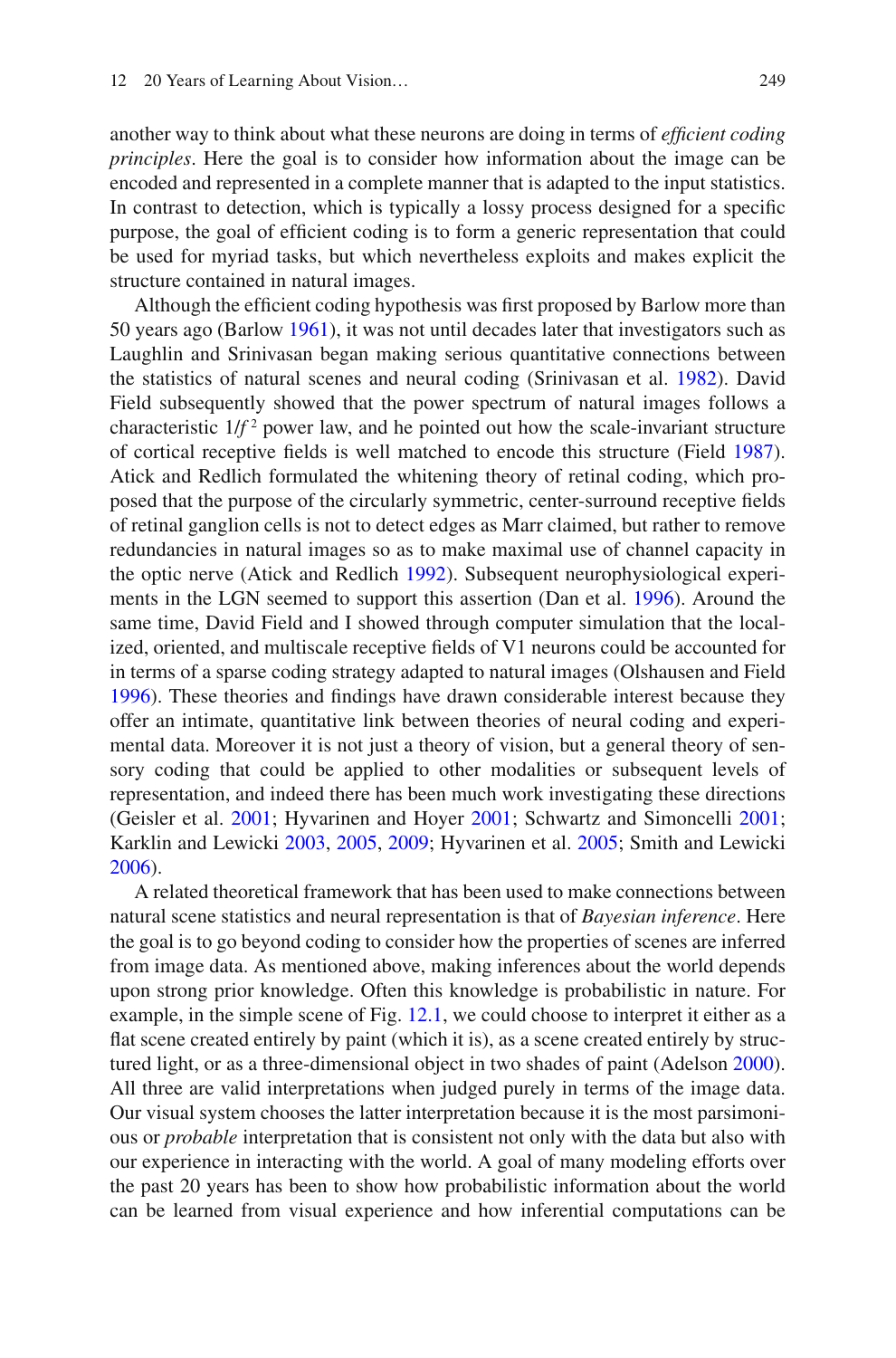performed in neural systems (Dayan et al. [1995](#page-24-0); Rao et al. 2002; Ma et al. 2006). Some of these models make predictions about higher level visual representations beyond V1, in addition to providing a possible account for the role of feedback connections from higher areas to lower areas (Lee and Mumford 2003; Karklin and Lewicki [2005](#page-25-0); Cadieu and Olshausen [2012](#page-24-0)). An important property of these models is the manner in which different hypotheses compete to explain the data—termed "explaining away" (Pearl 1988)—which provides an account for the nonlinear, suppressive effects of context upon the responses of visual neurons (Vinje and Gallant 2000; Murray et al. 2002; Zhu and Rozell 2011).

#### *The Nature of Intermediate-Level Vision*

For many years intermediate-level vision was the *terra incognita* of our field. It is the murkiest territory because unlike low-level vision its neural substrates cannot be directly identified or characterized, and unlike high-level phenomena such as object recognition and attention we have no well-established terms or conceptual frameworks for what goes on at this stage. In fact, it is difficult even to define what "intermediate-level vision" means. Processes such as grouping or segmentation are often ascribed to this stage, but the range of other things that could be going on is so broad and ill-defined that it is semi-seriously referred to as "everything between low-level and high-level vision." Over the past 20 years however this area has become progressively less murky through insightful and penetrating psychophysical experiments.

 In particular, Nakayama and colleagues have provided compelling evidence that intermediate-level representations are organized around *surfaces* in the 3D environment, and that these representations serve as a basis for high-level processes such as visual search and attention (Nakayama et al. [1995](#page-26-0) ). This view stands in contrast to previous theories postulating 2D features such as orientation and motion energy as the basis of perceptual grouping that underlies texture segmentation, search, and attention (Treisman and Gelade [1980](#page-27-0); Julesz [1981](#page-25-0)). Nakayama's experiments suggest that representations of 3D surface structure are formed prior to this stage, and that perceptual grouping operates primarily on surface representations rather than 2D features. For example, when colored items are arranged on surfaces in different depth planes, detection of an odd-colored target is facilitated when pre-cued to the depth plane containing the target; but if the items are arranged so as to appear attached to a common surface receding in depth, then pre-cueing to a specific depth has little effect. Thus, it would appear that attention spreads within surfaces in 3D coordinates in the environment, not within 2D proximity or a simple disparity measure.

 Another contribution of Nakayama's work is in pointing out the importance of *occlusion* in determining how features group within a scene. Once again, they show that simple grouping rules based on 2D proximity or similarity do not suffice. This should not be surprising, because under natural viewing conditions the 2D image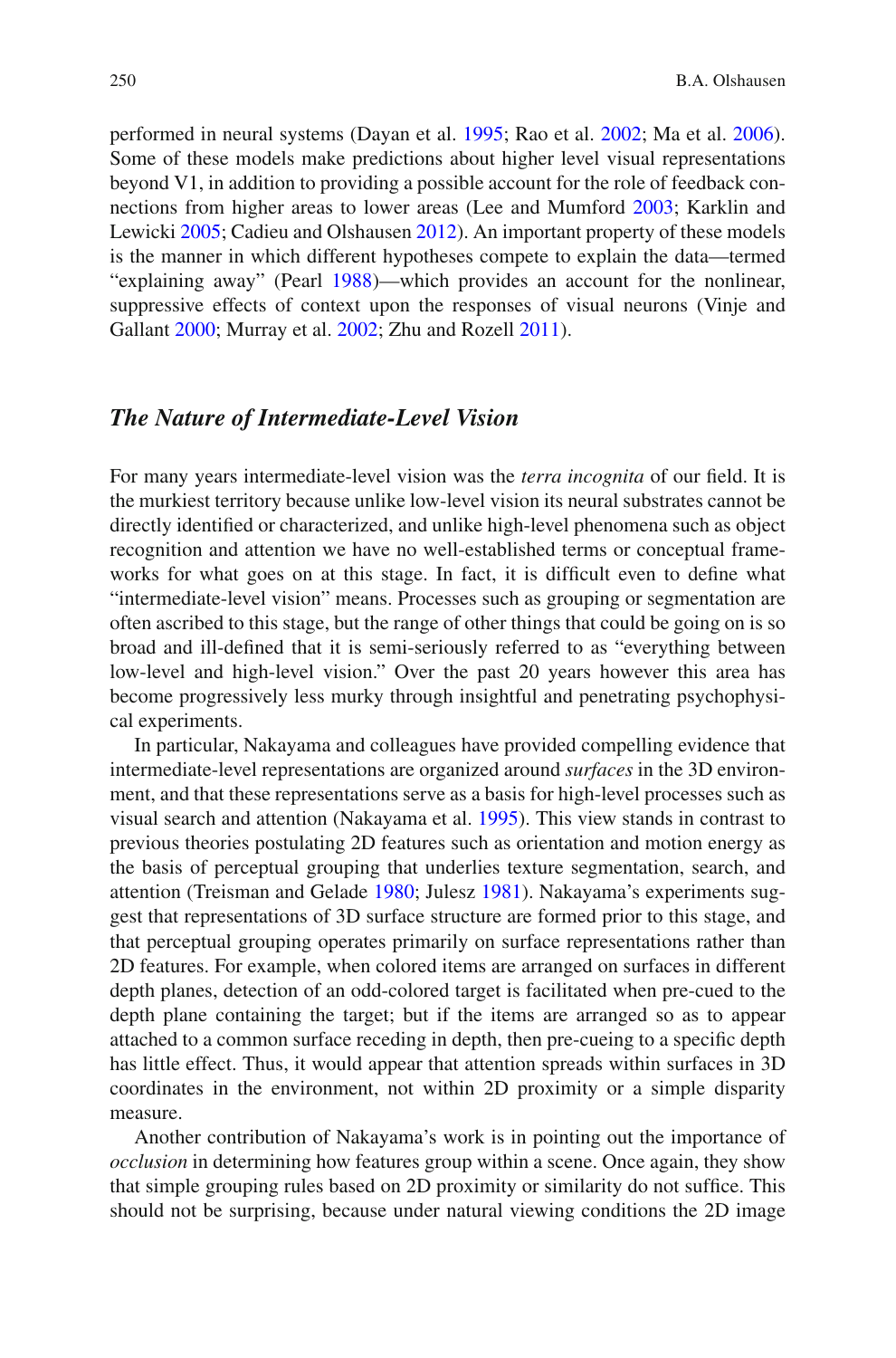

 **Fig. 12.3** Occlusion and border ownership. When image regions corresponding to different surfaces meet in the projection of a scene, the region corresponding to the surface in front "owns" the border between them. A region that does not own a border is essentially unbounded and can group together with other unbounded regions. Here, surface *x* owns the borders  $\lambda_{xy}$  and  $\lambda_{yz}$ . Thus, regions *y* and *z* are unbounded at these borders and they are free to group with each other, but not with region *x* because it owns these borders and is therefore bounded by them (adapted from Nakayama et al. 1995)

arises from the projection of 3D surfaces in the environment. When these surfaces overlap in the projection, the one nearest the observer "overwrites" or occludes the other. Thus, a proper grouping of features would need to take this aspect of scene composition into account in determining what goes together with what, as shown in Fig. 12.3. By manipulating disparity cues so as to reverse figure–ground relationships in a scene, they show that the visual system groups features in a way that obeys the rules of 3D scene composition. Features are grouped within surfaces, even when parts of the surface are not visible, but not beyond the boundary of a surface. Thus, the neural machinery mediating this grouping would seem to require an explicit representation of border ownership, such as described by von der Heydt (Zhou et al.  $2000$ ; Qiu and von der Heydt  $2005$ ), or some other variable that expresses the boundaries and ordinal relationship of surfaces.

 Nakayama's work is not the only in this realm, there are many others (Adelson 1993; Mamassian et al. [1998](#page-26-0); Knill and Saunders 2003). It is a body of work that suggests what to look for at the neural level. Much as color psychophysics preceded the discovery of its neural mechanisms, these psychophysical experiments suggest the existence of certain neural representations at the intermediate level of vision.

# *Functional Organization of Human Visual Cortex*

 In 1991, Felleman and Van Essen published their now famous diagram of connections between visual cortical areas in the macaque monkey (Felleman and Van Essen [1991 \)](#page-24-0). This diagram and the detailed information about laminar patterns of connections that went alongside it shed new light on the hierarchical organization and division of labor in visual cortex. In the years since, we have seen an almost equally detailed picture of the functional organization of human visual cortex emerge from fMRI studies (Wandell et al. [2007](#page-27-0)). The significance of having these areas mapped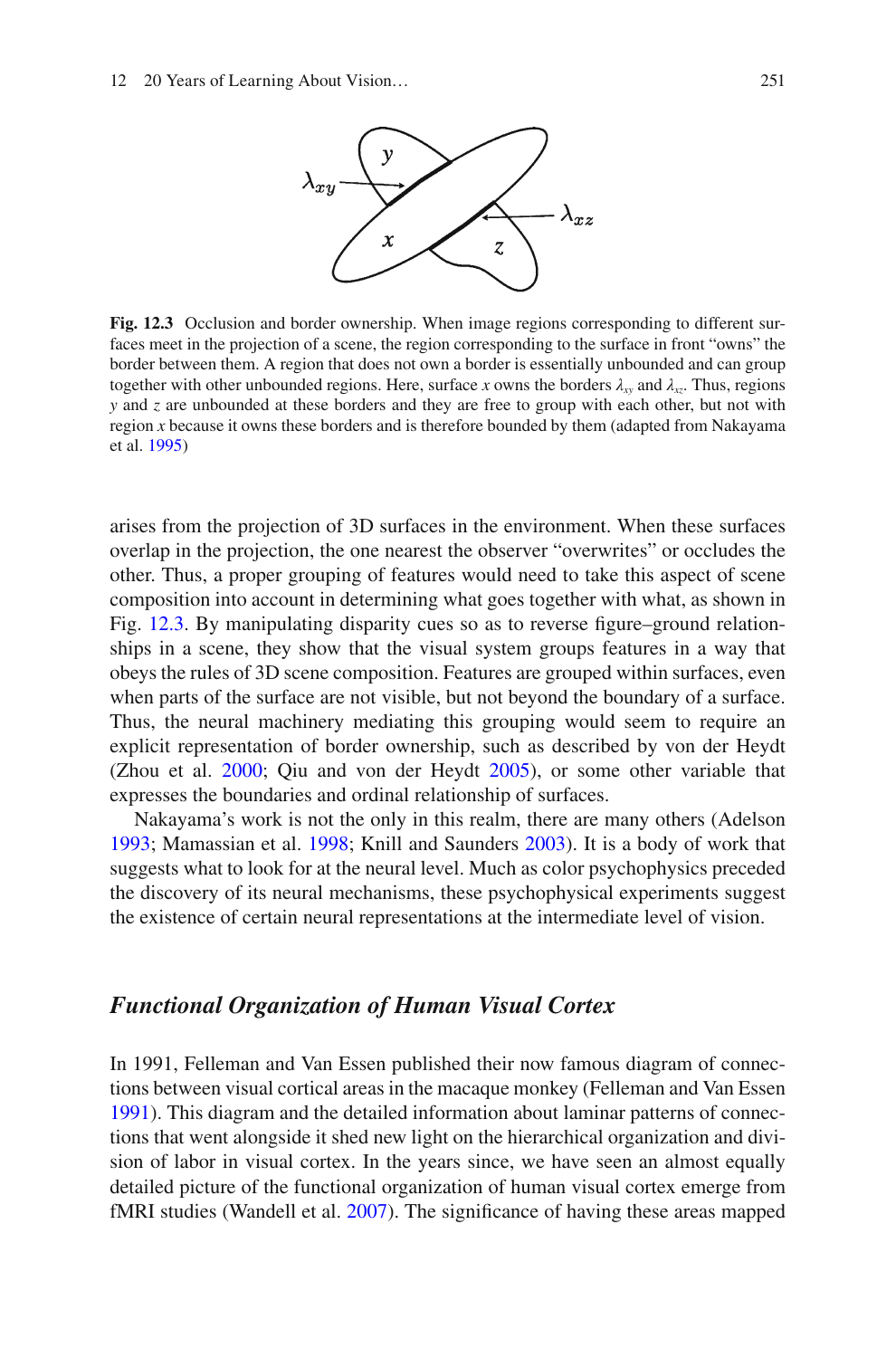out in humans is that it enables a more direct connection to perception, since one can tie the amount of activity in a given brain area to variations in both stimulus space and psychophysical performance (Heeger [1999](#page-25-0); Grill-Spector et al. [2000](#page-25-0); Ress and Heeger 2003). This has made it possible to identify areas involved in the representation of three-dimensional form, such as the lateral occipital complex (Kourtzi and Kanwisher 2001). It has also enabled us for the first time to see evidence of "explaining away," in which top-down signals originating from high-level areas appear to decrease the activity in lower level areas when subjects perceive an entire 3D object or scene layout as opposed to its individual parts (Murray et al. [2002 \)](#page-26-0).

Some visual areas and neurons exhibit a striking degree of specificity, such as those responsive to faces. Tsao and Livingston used fMRI to localize areas in macaque cortex that are selectively activated by faces and then subsequently recorded in those areas with microelectrodes to characterize responses of individual neurons (Tsao et al. [2006](#page-27-0)). These studies have revealed a complex of areas that appear to specialize for different aspects of faces such as identity vs. pose (Freiwald et al. [2009](#page-24-0)). There is now evidence for corresponding areal specializations in humans (Tsao et al. [2008](#page-27-0)). In addition, Izhak Fried's recordings from the medial temporal lobes in humans have revealed neurons that appear every bit as selective as "grandmother cells," an idea which for years was the subject of theoretical specula-tion but usually regarded with great skepticism (Quiroga et al. [2005](#page-26-0)).

 Another method that is providing new insights about cortical organization in humans is *neural decoding*. In contrast to traditional approaches that attempt to characterize which class of stimuli a neuron or cortical region responds to, here the goal is to find out what those neurons tell you about the stimulus. When applied to BOLD signals measured over a wide swath of human visual cortex in response to natural images, one finds that lower level areas do a reasonable job at reconstructing image properties such as color and texture, whereas higher level areas reconstruct information about the semantic content of the scene (Naselaris et al. 2009, 2011; Nishimoto et al. 2011). While these particular findings are not surprising given our current understanding of visual cortex, they are nevertheless a testament to the rich, multidimensional information provided by fMRI. Rather than testing specific hypotheses about selected regions of interest, this approach treats the entire 3D volume of BOLD signals as a multielectrode recording array and lets the data speak for itself. Importantly, these studies are most informative when the visual system is presented with complex natural scenes or movies, since these stimuli contain the rich, multidimensional forms of information that are most likely to evoke patterns of activity revealing the functional significance of different brain regions.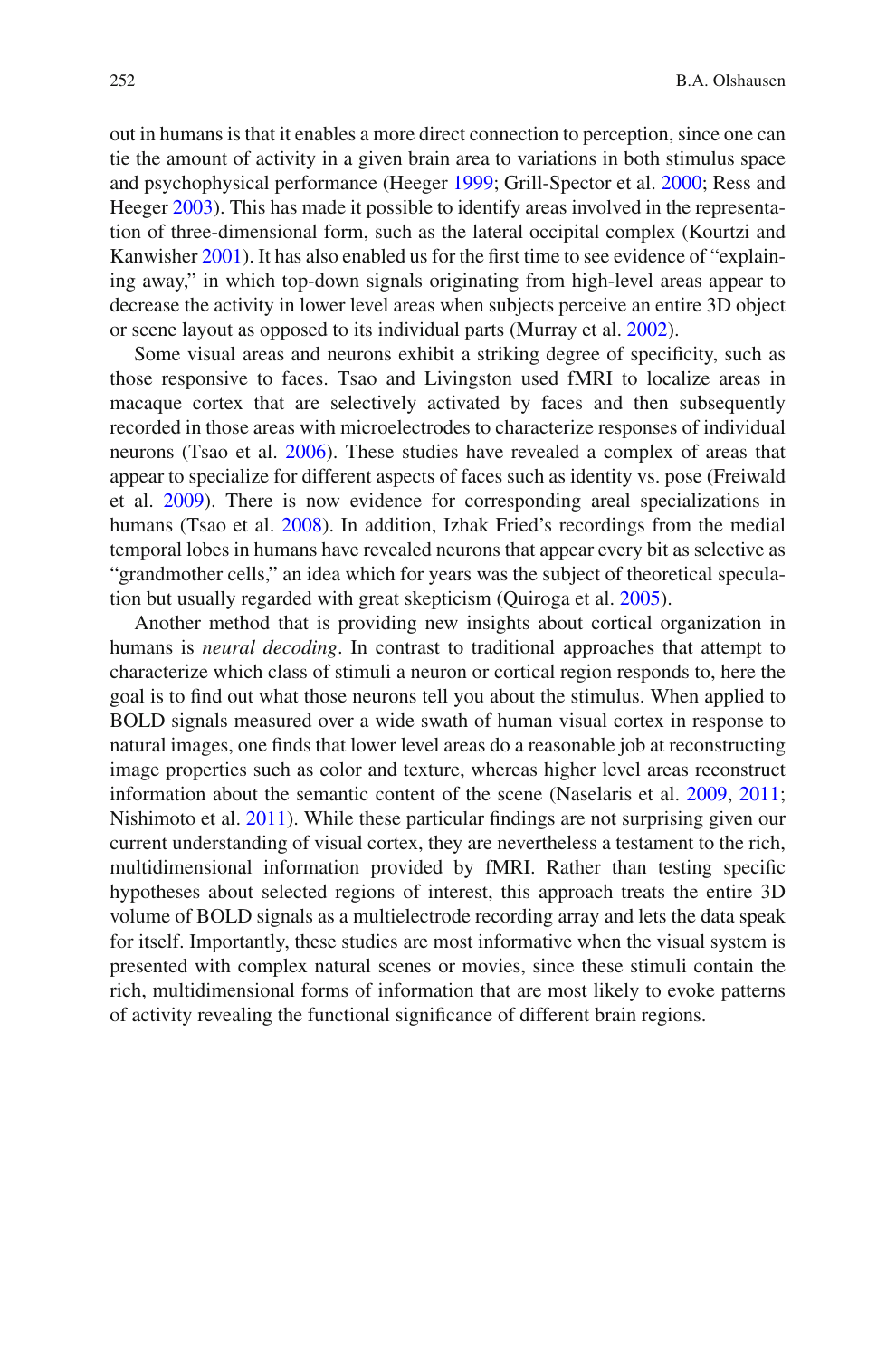### *How to Infer Scene Geometry from Multiple Views*

In parallel with these achievements in neuroscience and psychophysics, the field of computer vision has undergone a number of dramatic advances. Chief among these is the ability to infer three-dimensional scene structure from multiple views, termed *multiple-view geometry* (Hartley and Zisserman 2003). This has been enabled in part by the discovery of stable and unique keypoint detectors and invariant feature descriptors which allow for solving the correspondence problem efficiently (Lowe 2004). It is now possible, given an unordered set of images of the same threedimensional scene taken from different viewpoints, to simultaneously recover a representation of the 3D scene structure as well as the positions in the scene from which the images were taken (Brown and Lowe [2005](#page-24-0)). This technology has enabled commercial products such as *Photosynth* which assimilate information from the many thousands of photographs stored on repositories such as Flickr into a unified scene model (Snavely et al. 2006).

 While many computer vision algorithms are divorced from biology, there has long been a productive interchange of ideas between the fields of computer vision and biological vision. I believe the advances in multiple-view geometry tell us something important about vision, and that they open the door to a new area of investigation in visual neuroscience—namely, how do animals assimilate the many views they obtain of their environment into a unified representation of the 3D scene? The ability to navigate one's surroundings, to remember where food is, and how to get home is fundamental to the survival of nearly all animals. It would seem to demand an allocentric representation of the 3D environment. However, there has been considerable debate among cognitive psychologists as to whether humans or other animals actually build 3D models as opposed to simply storing 2D views. It is often tacitly assumed that storing 2D views is the simpler, cheaper strategy. But from the standpoint of efficient coding it actually makes the most sense to combine the images acquired while moving through the environment into a single 3D representation, since that is the lowest entropy explanation of the incoming data stream. Now the mathematics and algorithms of multiple-view geometry show us that the computations needed to do this are really quite feasible. In fact these algorithms can run in real-time from video camera input (Newcombe and Davison 2010). The challenge for theorists and modelers now is to figure out how these computations can be performed in a more holistic manner (drawing upon all the data rather than just keypoints), how to exploit the continuity in images over time, and in what format 3D scene information should be represented.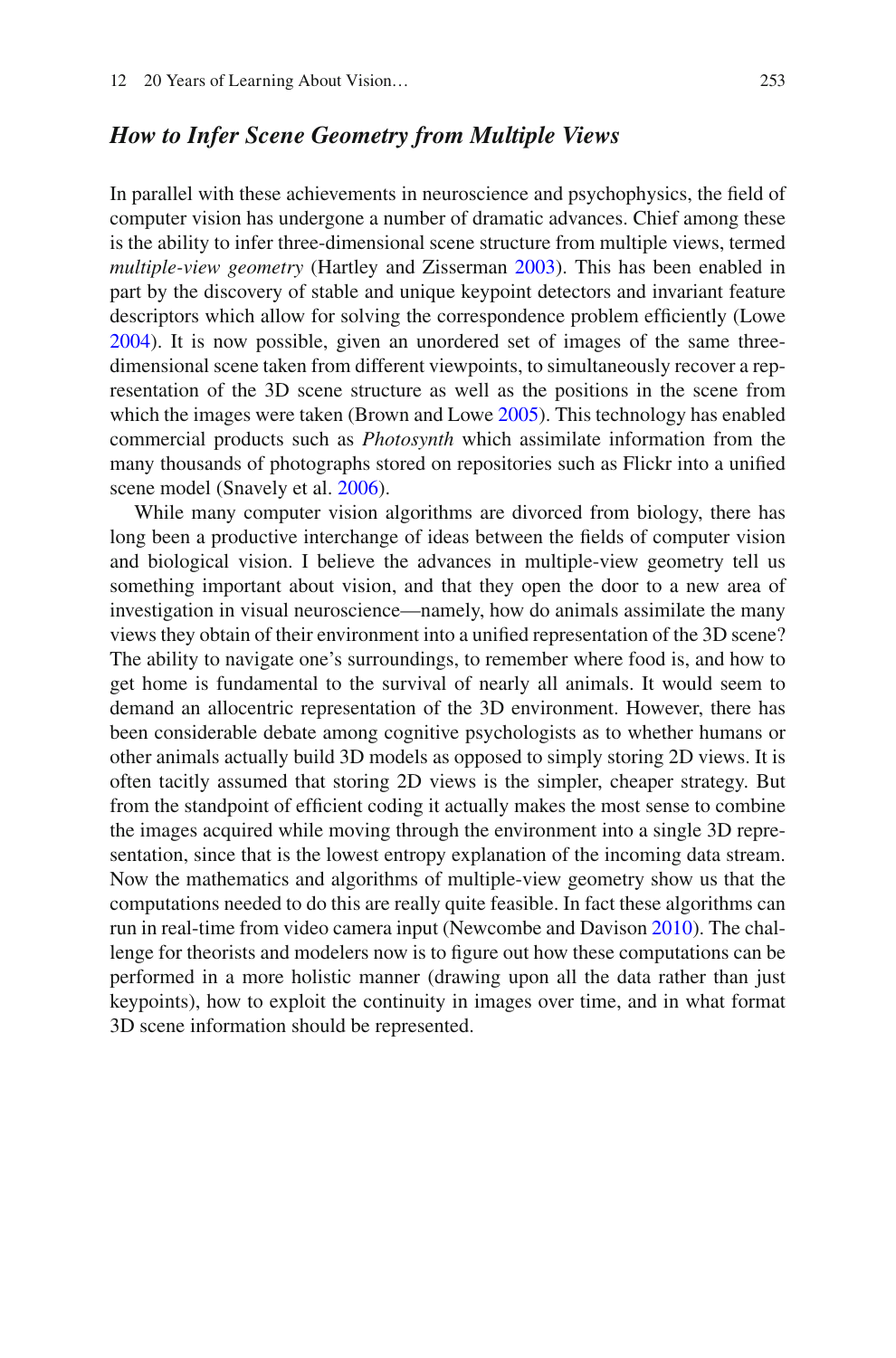#### <span id="page-11-0"></span> **Questions Unanswered**

 There is little doubt that we are closer to understanding how visual systems work than we were 20 years ago. But how much remains to be understood? Here I shall review areas in which there are still gaping holes in our knowledge. As we shall see, the scope of our ignorance is vast. It is not simply a matter of filling in holes here and there; rather we are missing something fundamental.

#### *How Is Sophisticated Vision Possible in Tiny Nervous Systems?*

 Much effort in neuroscience is expended to understand how neural circuits in the visual cortex of cats and monkeys enable their perceptual abilities. An often unstated assumption behind these studies is that mammalian cortex is uniquely suited for gaining insight into the neural mechanisms of perception. But one must begin questioning this assumption when confronted with the highly sophisticated visual capabilities found in nervous systems that are smaller by several orders of magnitude.

 Consider for example the jumping spider (Fig. 12.4 ). Unlike other spiders that use a web to extend their sensory space, this animal relies entirely upon vision to localize prey, identify potential mates, and navigate complex terrain. It does so



**Fig. 12.4** (a) Jumping spider (*Habronattus*). (b) Jumping spider visual system showing anteromedian, antero-lateral, and posterior-lateral eyes. (c, d) Orienting behavior of a 1-day-old jumping spider (lower right) during prey capture. (a, b) From Wayne Maddison's [Tree of Life;](http://www.tolweb.org/tree?group=Salticidae) (c, d) video frames filmed by Bruno Olshausen and Wyeth Bair in the Bower lab (Caltech 1991)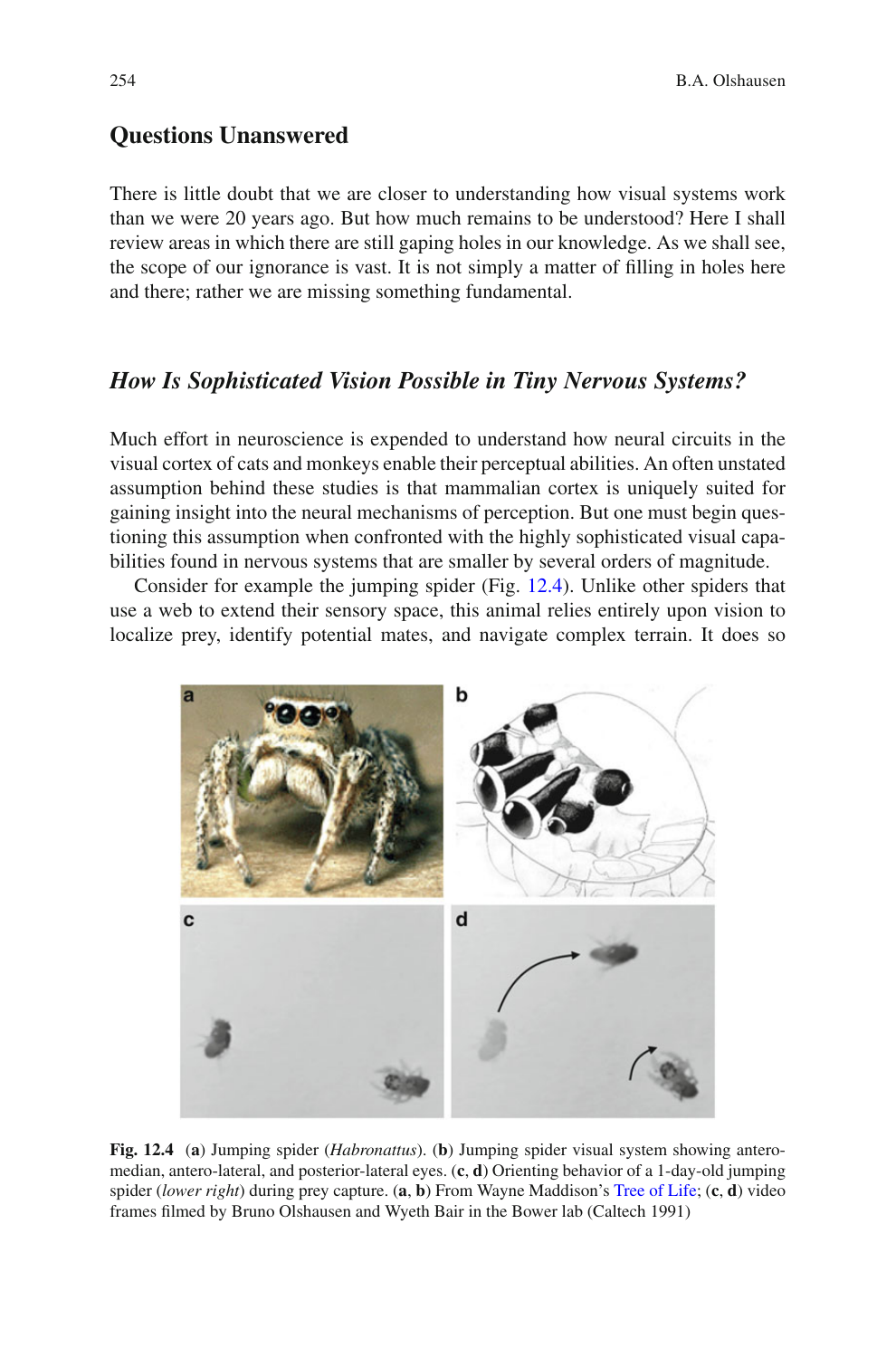using a highly elaborate visual system comprising four pairs of eyes: one pair of frontal facing principal eyes (antero-median eyes) provide a high-resolution image over a narrow field of view, while the other three pairs provide lower resolution images over a wide field of view and are mounted on different parts of the head so as to provide  $360^{\circ}$  coverage of the entire visual field (Land [1985](#page-25-0)). Interestingly, the retinae of the antero-median eyes are highly elongated in the vertical direction so as to essentially form a one-dimensional array of photoreceptors. These retinae move from side to side within the head in a smooth (approximately 1 Hz) scanning motion to perform pattern analysis (Land [1969](#page-25-0)). The jumping spider uses its low resolution system to detect targets or objects of interest, and then orients its body to position the target within the field of view of the high-resolution antero-median eyes for more detailed spatial analysis via scanning (Land 1971).

 The jumping spider exhibits a number of striking visual behaviors. Figure [12.4c, d](#page-11-0) illustrates the tracking and pursuit behavior involved in hunting. The spider initially follows the target (in this case, a fruit  $f(y)$  with its eye and head movements. It then stalks the fly in a crouching motion before pouncing on it. Mediating this behavior demands the ability to maintain attention on a target, to track the target via appropriate motor commands, and to perform distance estimation. In this case the spider happens to be only 1 day old, so these abilities are largely innate. Another striking visual behavior of the jumping spider is exhibited during courtship, in which the male performs an elaborate dance for the female. During these dances the female visually inspects and attends to the male. Complex pattern recognition via scanning is utilized by both parties during this interaction. Courtship dances may be elicited by presenting a video image of a female (Clark and Uetz 1990), or even a line drawing depicting a jumping spider, to the male (Drees  $1952$ ), which further testifies to the role of vision in mediating this behavior. Vision also plays an important role in 3D path planning and navigation. One particular species, *Portia fimbriata*, appears to use its visual system to survey the 3D visual environment before embarking on a path that requires a complex detour to obtain a prey item beyond jumping range (Tarsitano and Jackson 1997; Tarsitano and Andrew [1999](#page-27-0)).

 Thus it would seem that the jumping spider performs complex pattern recognition, visual attention, motion analysis and tracking, distance estimation via stereopsis, and 3D path planning. These are all abilities that most would consider the hallmark of visual cortical function, yet in the jumping spider they are being carried out by a visual system that is no larger than a single hypercolumn of V1, and requiring little or no visual experience during development. There seems to be a huge explanatory gap here between our conventional wisdom and reality.

 Another small animal that challenges our conventional wisdom is the sand wasp, *Philanthus triangulum*. The navigational abilities of this animal were intensely studied and described by Tinbergen (1974). He demonstrated that the wasp finds its nest, consisting of a small burrow in the sand, by memorizing the spatial arrangement of debris that happen to immediately surround the nest such as twigs, rocks, or other items. If these items are displaced by a meter or so while the wasp is away hunting, keeping the relative spatial positions of the items intact, it returns to a point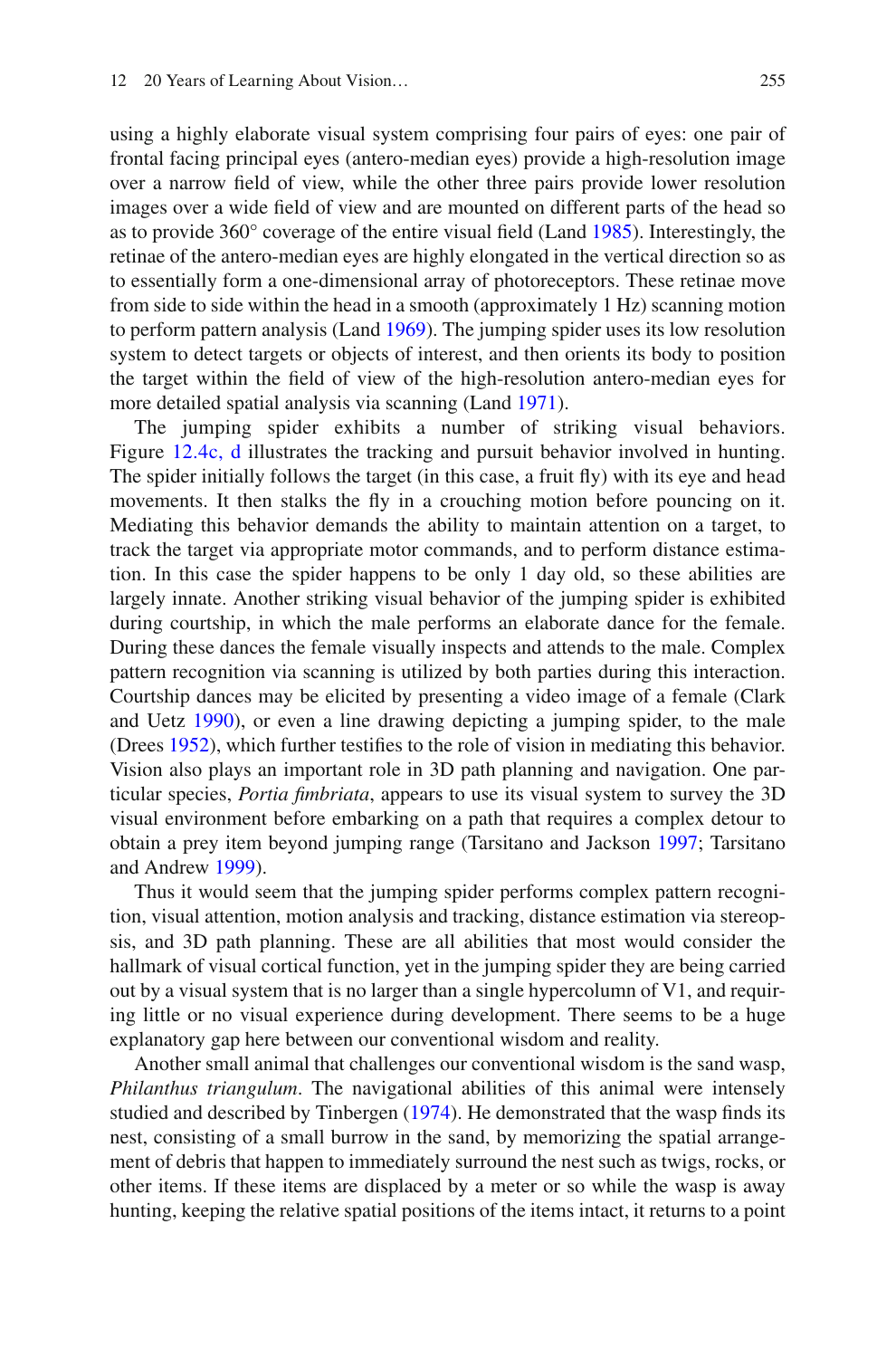in the center of this new arrangement rather than the actual location of its nest. Initially stunned, the animal eventually finds its nest. However, when it next emerges to go out hunting it makes an extra set of circular flights over its nest, as though recommitting to memory the pattern of landmarks surrounding the nest. What is perhaps most astonishing here is that the sand wasp does all of this utilizing only a compound eye, which has very low spatial-resolution. Thus, the complex spatial layout of the environment must somehow be accumulated over time from the dynamic pattern of activity coming from the ommatidia during flight.

 It is often tempting to explain away these abilities as the result of simple but clever tricks. To those who try I challenge them to prove such strategies are actually viable by building an autonomous system by these rules that exhibits the same degree of robust, visually guided behavior. Such systems do not exist, and I contend they are still far away from being realized because *we do not understand the fundamental principles governing robust, autonomous behavior in complex environments* . Evolution has discovered these principles and they are embodied in the nervous systems of insects and spiders. There are valuable lessons to be learned from studying them.

 The fact that sophisticated visual abilities are present in simpler animals also raises a disturbing question: *If so much can be done with a tiny brain, what more can be done with a large brain?* Perhaps the vast cortical circuits of mammals are carrying out a more complex set of functions than we are currently considering. Perhaps we lack the intellectual maturity needed to ask the right questions about what cortex is doing.

 I do not suggest that we must fully understand invertebrate vision as a prerequisite to studying vision in mammals. But I do think that our field is guilty of taking a cortico-centric approach, and that simpler animals have been prematurely dismissed and unjustly neglected in the quest to understand intelligent behavior. One often hears the argument that invertebrates are likely to utilize highly specialized or idiosyncratic neural processing strategies that will not generalize to mammals. But biology is teeming with examples of molecular and cellular mechanisms that are recapitulated across the animal kingdom. Those who study fly genetics are not just interested in flies, they want to know how genes work. At this point there are astonishingly few examples of computations in the nervous system that anyone truly understands. Thus, gaining a solid understanding of neural computation as it occurs in *any* animal would give us much needed insight into the space of possible solutions.

#### *How Do Cortical Microcircuits Contribute to Vision?*

 Not long after the discovery of orientation selectivity and columnar structure in visual cortex, the view began to emerge that V1 operates as a filter bank in which the image is analyzed in terms of oriented features at different spatial scales (Blakemore and Campbell [1969](#page-23-0); De Valois et al. 1982), now often modeled with Gabor functions (Marcelja 1980; Daugman [1985](#page-24-0)). Others further elaborated on this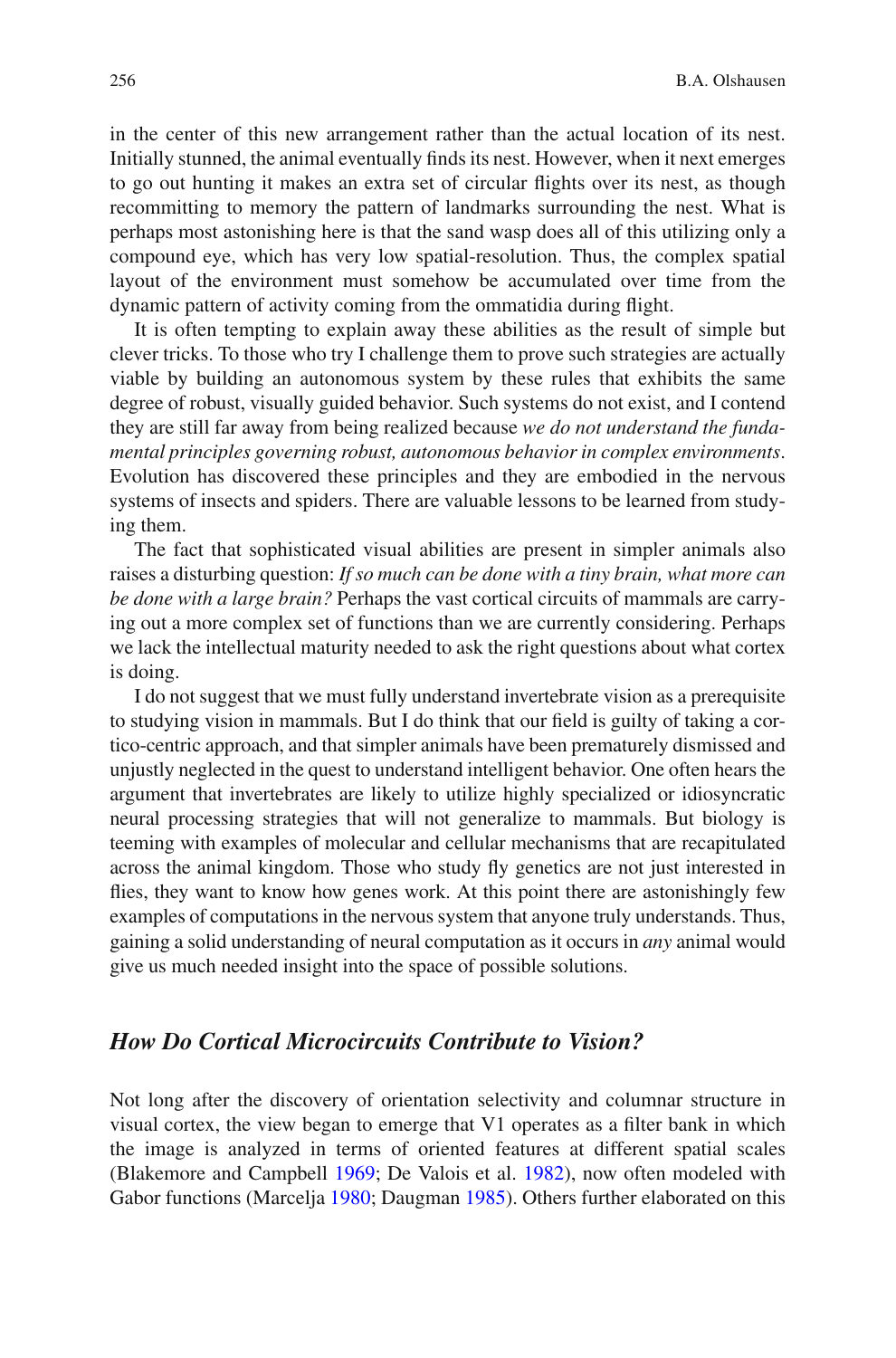idea by building hierarchical models composed of successive stages of feature detection and spatial pooling (Fukushima 1980), inspired by Hubel and Wiesel's early proposals (Hubel and Wiesel [1962](#page-25-0), 1965). In the ensuing decades, this conceptual framework has come to dominate the theoretical landscape. It has had a profound impact in shaping how neuroscientists form and test hypotheses regarding visual cortical function, and it has influenced the development of computer vision algorithms. It is even referred to as the "standard model" (Riesenhuber and Poggio 2004), and theories that strongly deviate from this framework are often dismissed as biologically implausible. However, this view begins to clash with reality as one takes a closer look at the detailed structure of cortical circuits.

 As all students of neuroanatomy know, mammalian neocortex is a layered structure. By convention it has been subdivided into six laminar zones according to various histological criteria such as cell density and morphology. Underlying this overt structure is a detailed microcircuit that connects neurons in a specific way according to the layer they reside in (Douglas et al. [1989](#page-24-0); Thomson and Bannister 2003; Douglas and Martin [2004](#page-24-0)). Inputs from thalamus terminate principally on neurons in layer 4. These neurons in turn project to neurons in layers 2 and 3, which then project back down to layers 5 and 6. Neurons within each layer are recurrently connected by horizontal fibers, with the most extensive of these networks found in layers 2 and 3. Inhibitory interneurons have their own specialized cell types and circuits, and some are interconnected by gap junctions and exhibit synchronous, high gamma oscillations (Mancilla et al. [2007](#page-26-0)). Layer 1 is mostly composed of the distal tufts of pyramidal cell apical dendrites and the axonal fibers of neurons in other layers. On top of all this, we are beginning to appreciate the "deep molecular diversity" of cortical synapses, which increases the potential complexity of synaptic transmission and plasticity (O'Rourke et al. 2012).

To those who subscribe to the Gabor filter model of V1 I ask, where are these filters? In which layers do they reside, and why do you need such a complex circuit to assemble them? In  $1 \text{ mm}^2$  of macaque V1 there are 100,000 neurons, yet the number of LGN afferents innervating this same amount of cortex amounts to the equivalent of only a  $14 \times 14$  sample node array within the retinal image (Van Essen and Anderson 1995). Why so many neurons for such a small patch of image? To complicate matters further, each neuron is a highly nonlinear device with inputs combining in a multiplicative or "and-like" manner within local compartments of the dendritic tree (Poirazi et al. [2003](#page-26-0); Polsky et al. 2004). Such nonlinearities are notably absent from the L-N cascade models commonly utilized within the neural coding community. What are the consequences of these nonlinearities when large numbers of such devices are densely interconnected with one another in a recurrent circuit? It is well known that recurrent networks composed of perceptron-type neurons (linear sum followed by point-wise nonlinearity) can have attractor dynamics, but what are the consequences of dendritic nonlinearities? Is such complexity compatible with the simple notion of a filter or a receptive field? Moreover, why have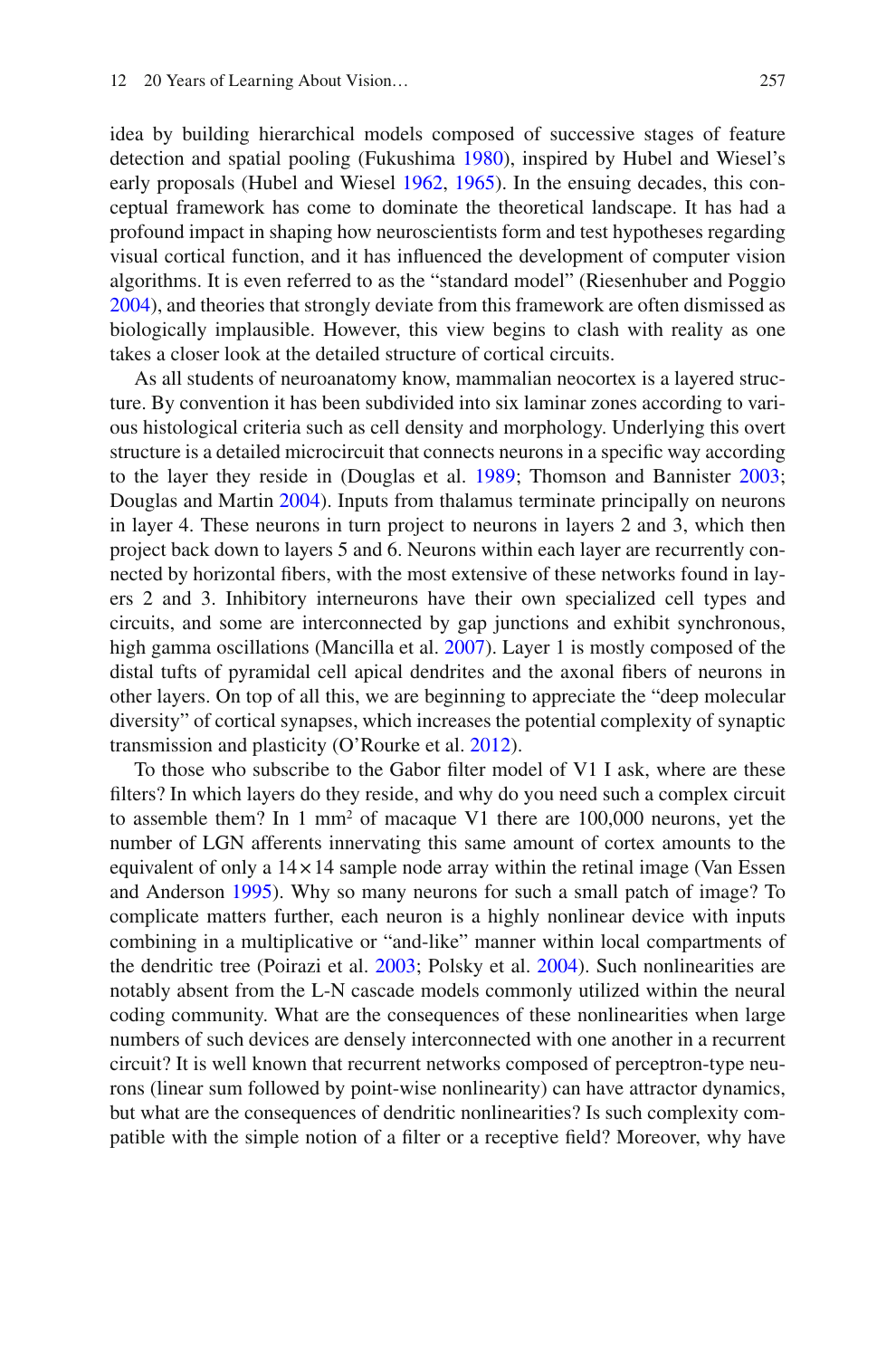different layers of processing, and how do the computations and formatting of visual information differ between these layers?

 There are numerous hand-wavy explanations and ad hoc models that can be (and have been) constructed to account for all of these things. At the end of the day we are faced with this simple truth: *No one has yet spelled out a detailed model of V1 that incorporates its true biophysical complexity and exploits this complexity to process visual information in a meaningful or useful way* . The problem is not just that we lack the proper data, but that we don't even have the right conceptual framework for thinking about what is happening.

 In light of the strong nonlinearities and other complexities of neocortical circuits, one should view the existing evidence for filters or other simple forms of feature extraction in V1 with great skepticism. The vast majority of experiments that claim to measure and characterize "receptive fields" were conducted assuming a linear systems identification framework. We are now discovering that for many V1 neurons these receptive field models perform poorly in predicting responses to complex, time-varying natural images (David et al. 2004; Frégnac et al. 2005; Khosrowshahi et al. [2007 \)](#page-25-0). Some argue that with the right amount of tweaking and by including proper gain control mechanisms and other forms of contextual modulation that you can get these models to work (Carandini et al. [2005](#page-27-0); Rust and Movshon 2005). My own view is that the standard model is not just in need of revision, *it is the wrong starting point and needs to be discarded altogether.* What is needed in its place is a model that embraces the true biophysical complexity and structure of cortical microcircuits, especially dendritic nonlinearities. The ultimate test of such a model will be in how well it accounts for neural population activity in response to dynamic natural scenes (as opposed to simple test stimuli), and the extent to which it can begin to account for our robust perceptual abilities.

#### *How Does Feedback Contribute to Vision?*

At nearly every stage of processing in the visual system, one finds feedback loops in which information flows from one set of neurons to another and then back again. At the very first stage, photoreceptors provide input to a network of horizontal cells which in turn provide negative feedback onto photoreceptors. Hence a photoreceptor does not report a veridical measurement of the amount of light falling upon it, but rather a signal that is modified by context. At later stages, LGN relay neurons provide input to the reticular nucleus which in turn provides negative feedback to LGN relay neurons; LGN projects to V1 and V1 projects back to LGN; V1 projects to V2 which projects back to V1, and so on. What are these feedback loops doing and how do they help us see?

 In some cases, such as horizontal cells in the retina, we have fairly good models to suggest what feedback is doing and what it might be good for (i.e., mediating lateral inhibition among photoreceptors to reduce redundancy and increase dynamic range). But in other cases, such as in the thalamo-cortical loop or cortico-cortical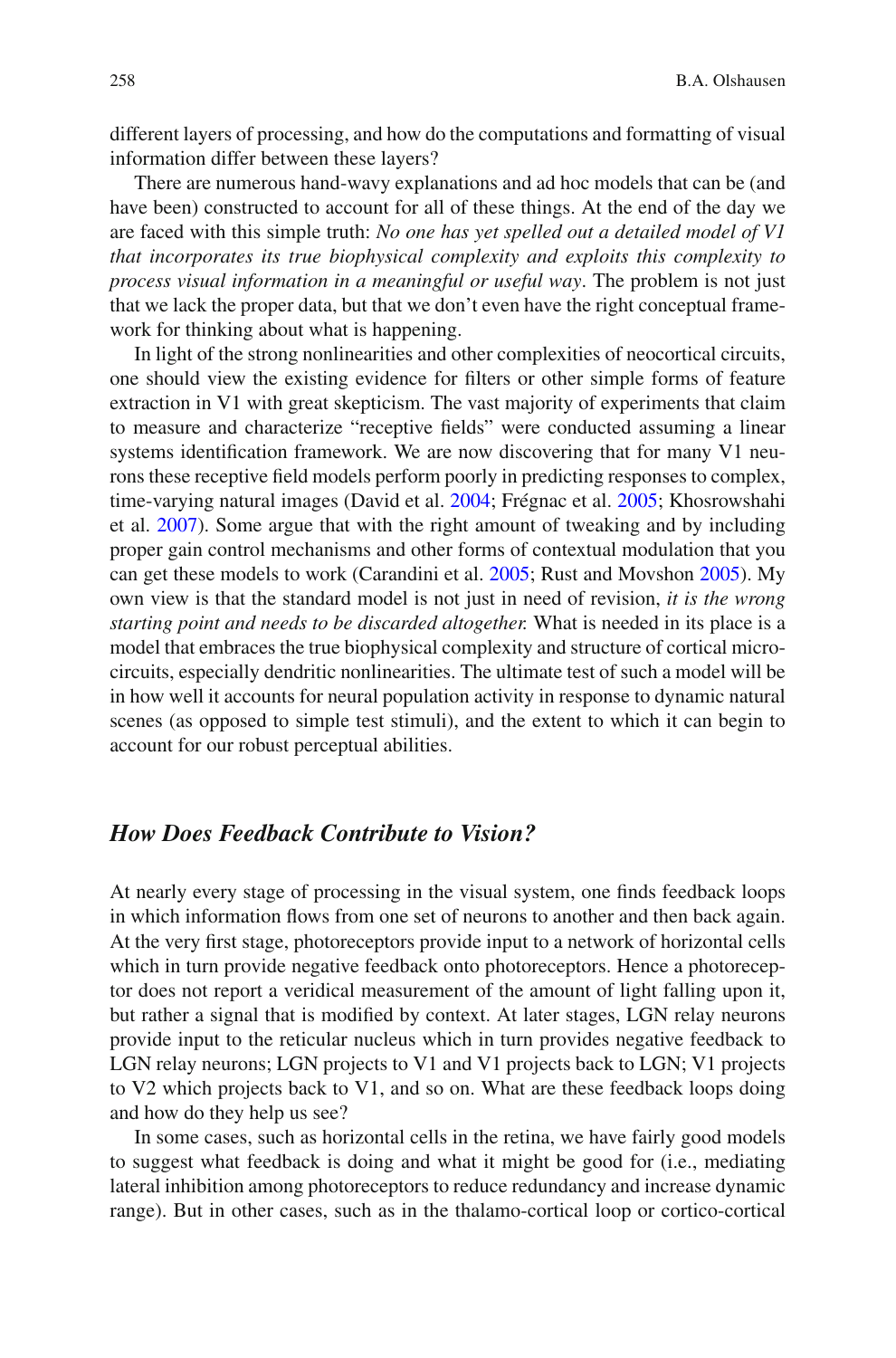loops, there has yet to emerge a clear conceptual model, supported by the data, that tells us what function is being served. There have been numerous experimental attempts to uncover what feedback is doing, for example, by cooling or disabling the neurons in a higher area that feedback onto a lower area and characterizing how response properties in the lower area change (Hupé et al. [2001](#page-25-0); Angelucci and Bullier 2003; Andolina et al. 2007). One sees a variety of modulatory effects, but so far there has not emerged a clear consensus or framework for how to incorporate these findings into a larger theory. Indeed there is considerable doubt among neuroscientists as to whether feedback plays any role in dynamically shaping information processing (Lennie 1998).

 Perhaps the most striking sign of our conceptual ignorance here is the fact that modern computer vision systems are still largely based on feedforward processing pipelines: image data is preprocessed, features are extracted and then pooled and fed to another layer of processing, or histogrammed and fed to a classifier. One does not typically see algorithms that use the outputs of a higher stage of processing to modify the input coming from a lower stage (though see Arathorn [2005](#page-23-0) for a notable exception). In other areas of engineering, such as in the design of control systems or electronic amplifiers, the advantages of feedback are well understood and it is exploited to build robust, stable systems that work in practice. But currently, other than automatic gain control or other early forms of preprocessing, researchers have not discovered how to exploit feedback for more advanced forms of processing that support recognition or other perceptual tasks.

 One rationale that is offered in support of feedforward models is that visual recognition occurs so exceedingly fast that there is little time for the iterative type of processing that feedback loops would entail (Thorpe and Imbert [1989](#page-27-0) ). EEG signals correlated with visual recognition in humans arise 150 ms after stimulus onset (Thorpe et al.  $1996$ ). In macaque monkey cortex, the earliest neural signals in inferotemporal cortical areas that are discriminative for objects occur ca. 125 ms after stimulus onset (Oram and Perrett [1992](#page-26-0); Hung et al. [2005](#page-25-0)). Given the number of stages of processing and axonal and synaptic delays, it is argued, there is precious little time for any feedback loops to play a significant role in supporting these signals. But this reasoning is based upon overly simplistic and dour assumptions about how feedback works. The conduction velocities of feedforward and feedback axons between V1 and V2 are on the order of 2–4 ms (Angelucci and Bullier 2003). Even between thalamus and V1 the round trip travel time can be as short as 9 ms (Briggs and Usrey [2007](#page-24-0)). Most importantly though, vision does not work in terms of static snapshots but rather as a dynamical system operating on a continuous, time-varying input stream. Axonal and synaptic delays simply mean that sensory information arriving at the present moment is processed in the context of past information that has gone through a higher level of processing.

 Given the space and resource constraints faced by the brain, it seems unlikely that such vast amounts of white matter would be devoted to feedback pathways unless they were serving a useful purpose in shaping information processing. Over the past decade two promising theoretical ideas have been advanced. One is based on the idea of *predictive coding* , in which higher levels send their predictions to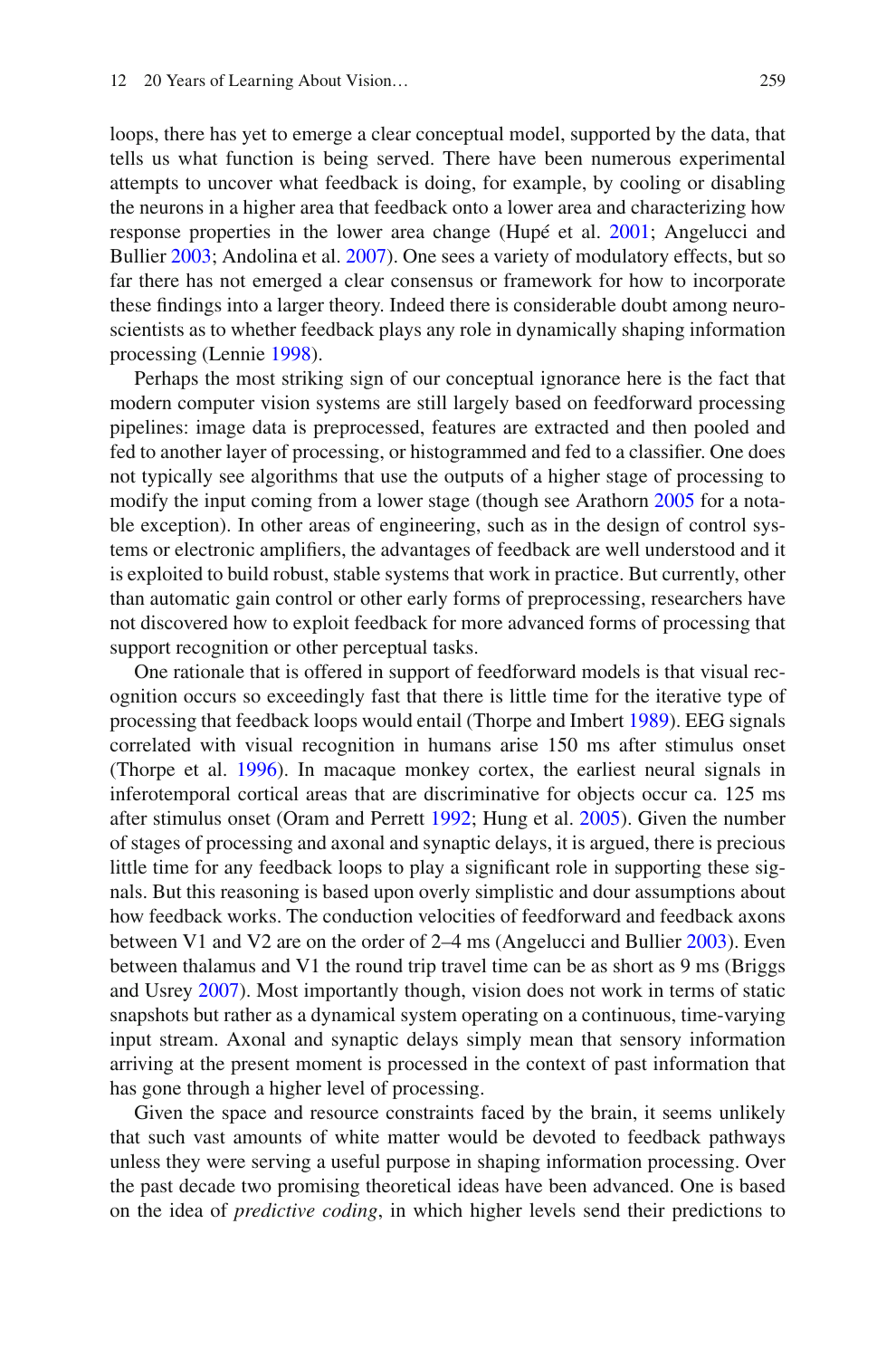lower levels where they are compared, and the residual or degree of mismatch is sent forward (Rao and Ballard 1999). Such a coding scheme would be useful to reduce redundancy and detect novelty. The other is based on *perceptual inference* (or Bayesian inference, as described above) (Lee and Mumford [2003 \)](#page-25-0). Here, higher levels also send their predictions to lower levels, but rather than computing differences, the parts where the predictions agree are amplified and the parts where they disagree are suppressed. This type of processing is most useful when lower levels of representation are ambiguous (such as the aperture problem in the computation of motion). Higher level knowledge and context are used to adjudicate between different interpretations and resolve ambiguity. Formally this may be cast in terms of probabilistic inference in graphical models or "belief propagation." To validate either of these hypotheses one would need to investigate the effects of feedback during the viewing of natural images or other complex, structured images where prediction can play a role, or the need for disambiguation arises. Indeed this may explain why the findings of previous experiments using simplified test stimuli have been rather inconclusive.

#### *What Is the Role of Neuronal Oscillations in Visual Processing?*

Since Hans Berger's first EEG measurements in the 1920s it has been known that the brain oscillates. Early investigators ascribed the terms *alpha* , *beta* , and *gamma* to oscillations occurring in different frequency bands, and they attempted to relate these oscillations to various states of arousal, perception, cognition, or clinical pathologies. Later, when neurophysiologists such as Barlow, Kuffler, Hubel, and Wiesel began achieving success with single-unit recordings, attention turned to the activity of individual neurons. Interest in oscillations dissipated, and the focus instead shifted to studying how the *stimulus-driven* firing rate of neurons encodes features of the visual world. Against this backdrop in 1989, Gray and Singer showed that the activity of single neurons in V1 is phase-locked to gamma oscillations in the local field potential (LFP), and furthermore that the degree of synchrony between neurons depends on whether the features they encode belong to a common object (Gray and Singer [1989](#page-24-0)). This finding reignited interest in oscillations, especially among theorists who speculated that they may serve as a mechanism for feature binding and attention, or even consciousness. Experimentalists argued among themselves as to whether oscillations or synchrony were actually present. Sides were taken and debates were staged (e.g., at the Society for Neuroscience 1993 annual meeting), and each side argued passionately for their point of view.

 Now almost 20 years later the debate has mostly subsided. Few doubt the existence of oscillations—they have withstood the test of time and have been shown to be a ubiquitous property of sensory systems, from the locust olfactory system to the mammalian retina and visual cortex. One senses that the field has settled into taking a more dispassionate approach to investigate what causes these oscillations, under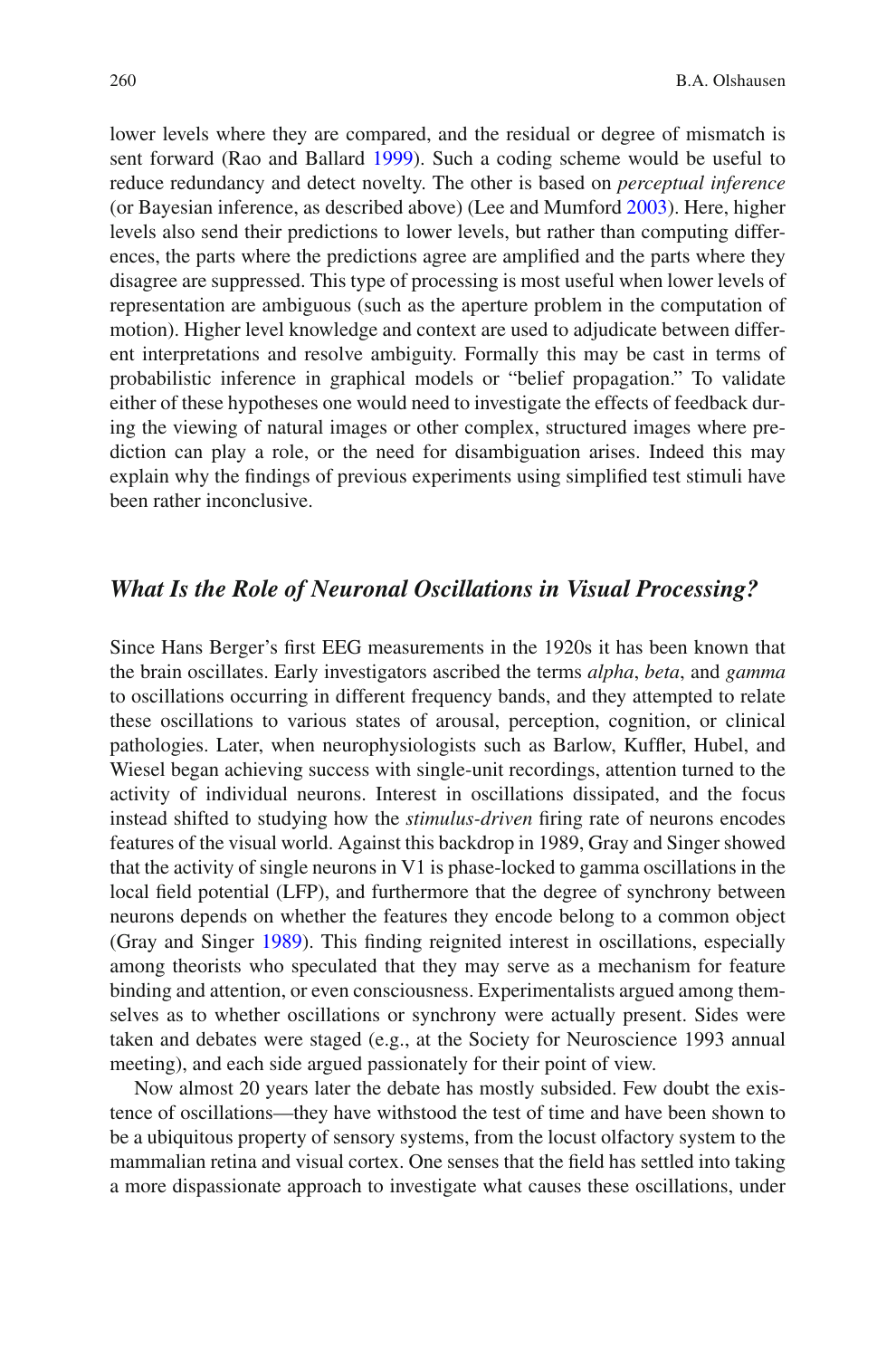

 **Fig. 12.5** LGN neurons synchronize to 50 Hz retinal oscillations. ( **a** ) PSTH and spike rasters in response to repeated presentations of a stimulus. Note the apparent variability in the latency of the LGN neuron's response. (**b**) When the LGN spikes are realigned to the instantaneous phase of retinal oscillations extracted from the EPSPs for each trial, the variability in response latency is vastly reduced (from Koepsell et al. [2009](#page-25-0))

what conditions they arise, and how they relate to perception. However, there is still little concrete evidence that suggests what they are doing and how they help us see.

One recent finding that I believe points to an important role for oscillations in vision comes from recordings from cat LGN neurons in Judith Hirsch's laboratory (Koepsell et al. 2009). These data reveal that the spiking activity of some neurons in the LGN is phase-locked to the 50 Hz oscillations arising from the retina. These oscillations are readily apparent in the electro-retinogram and have been observed in recordings from retinal neurons, but their effect on downstream processing was previously unknown. Koepsell et al. showed that when the phase of these ongoing oscillations is taken into account, the apparent variability in the response latency of LGN neurons—commonly attributed to "noise"—is vastly reduced (Fig. 12.5). In other words, LGN neurons exhibit a much higher degree of temporal precision and hence information carrying capacity—when the phase of ongoing oscillations is included in reading out their activity (as opposed to considering the stimulusdriven component only). What could this extra information be used for? Koepsell and Sommer propose that oscillations propagating through distributed networks in the retina could be used to compute "graph cuts," an effective method of image segmentation that is widely used in computer vision (Koepsell et al. 2010). In their model, the firing rate of a neuron encodes contrast and the phase of oscillation encodes region membership. While highly speculative, the theory nevertheless demonstrates how oscillations could be leveraged in a profound and elegant way to carry out computations requiring the rapid and global spread of information across an image to solve a difficult problem in vision.

 When considering oscillation-based theories it is important to bear in mind that the prevailing rate-based, stimulus-driven view of neural function, while often portrayed as fact, is itself a theory. Though there are countless examples where firing rate correlates with perceptual variables, this in itself does not demonstrate that information is actually encoded and read out this way. So little is known at this point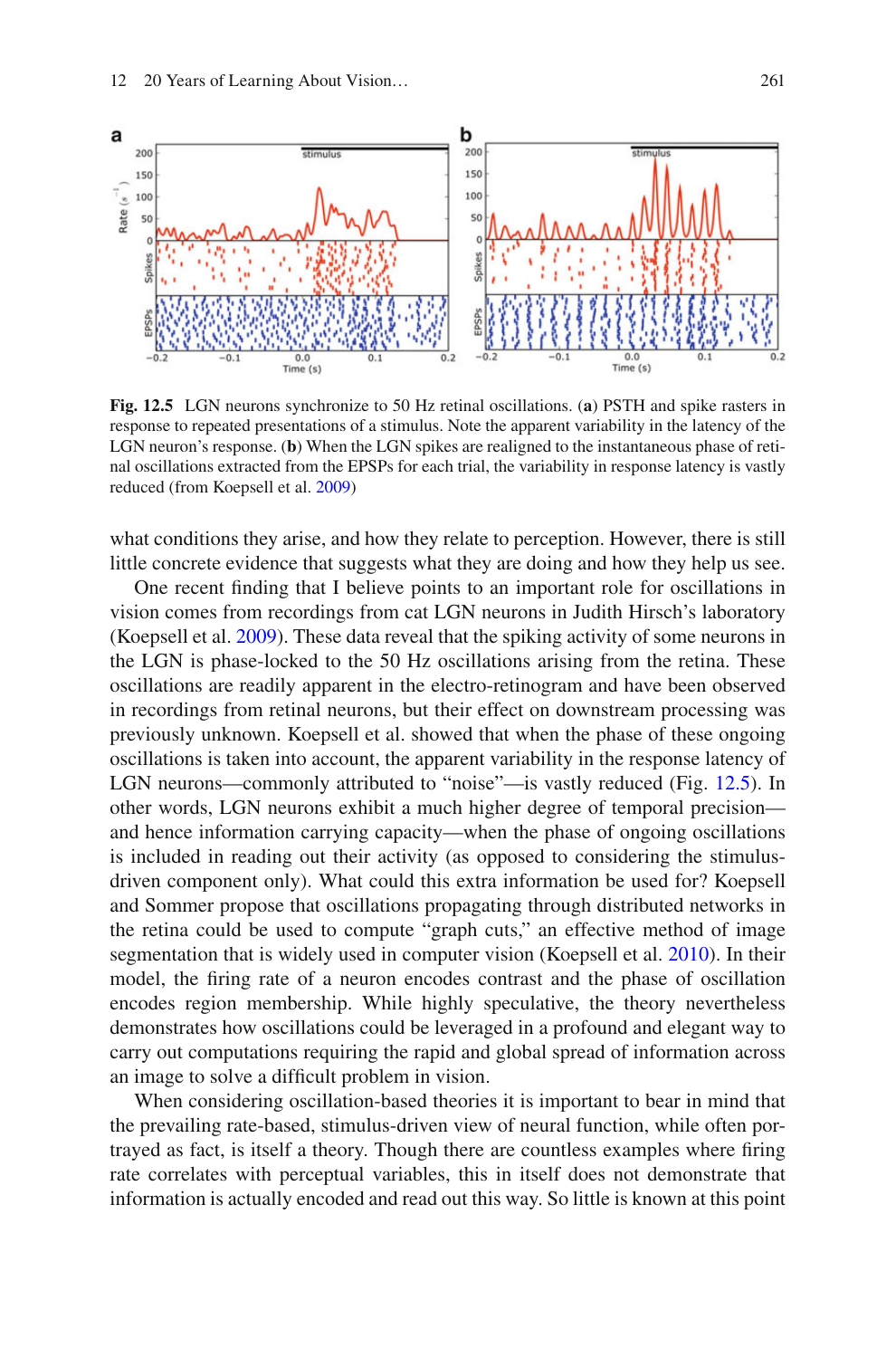that there is much room for alternative theories. But if one accepts that neural activity is an information-bearing signal in the brain, then oscillations and other forms of ongoing activity must be included in a full account of neural function.

#### *How to Build Robust, Autonomous Vision Systems?*

 In 1973 Sir James Lighthill issued a report to the British Parliament that condemned AI for failing to achieve its grandiose objectives and recommended that its funding be cut off (the recommendation was subsequently adopted, killing AI research in the UK for nearly a decade). At the center of his argument was that robotic systems were only capable of operating in restricted domains, and that scaling up to general purpose intelligence that could deal with real world conditions would require a combinatorial explosion in computational resources. The idea that we might someday build general purpose robots, he claimed, was a "mirage." A debate was held between Lighthill and three leading AI researchers, Donald Michie, John McCarthy, and Richard Gregory, who defended their aims and work as realistic and worthwhile (BBC [1973](#page-23-0) ). State-of-the-art robots of the day such as SRI's *Shakey* and Edinburgh's *Freddy* took center stage to illustrate the promising achievements of AI. These robots could perceive the world through cameras that extracted the outlines of objects and could guide an actuator to grasp or manipulate the objects. They could execute complex tasks, such as assembling a toy car from parts randomly arranged on a table, in a completely autonomous manner without human intervention.

 Now almost 40 years later, with all of the participants of that debate gone, it is almost too painful to ask this, but … was Lighthill right? Consider that over this span of time Moore's law has brought us an increase of *six orders of magnitude* in available computational resources. Can we claim that robots have similarly advanced compared to their predecessors in the early 1970s? *Stanley* , the robot that won DARPA's Grand Challenge desert road race in 2005, is heralded as a triumph of AI. But upon closer examination it would seem to exemplify exactly the sort of domainspecific limitations that Lighthill railed against—it was preprogrammed with a map of the entire route and 3000 GPS waypoints, and it followed a road with few major obstacles on a bright sunny day. As such, it was primarily a test of high-speed road finding, obstacle detection, and avoidance in desert terrain (Thrun et al. 2006). Its success in navigating the course was mainly the result of clever engineering— Kalman filters to compute robust, optimal estimates of position, and combining LIDAR and image data to find drivable terrain and stay in the center of the road. These are notable achievements, but it is difficult to imagine that this is the level of visual intelligence that Michie, McCarthy, and Gregory would have hoped to see emerge by the early twenty-first century.

 Now consider these robots in comparison to the jumping spider or sand wasp. To survive they must navigate unfamiliar, complex terrain that is filled with obstacles, variable illumination from shadows, and potentially unstable surfaces. They have no GPS way points or roads to provide guidance. Rather, they must acquire and store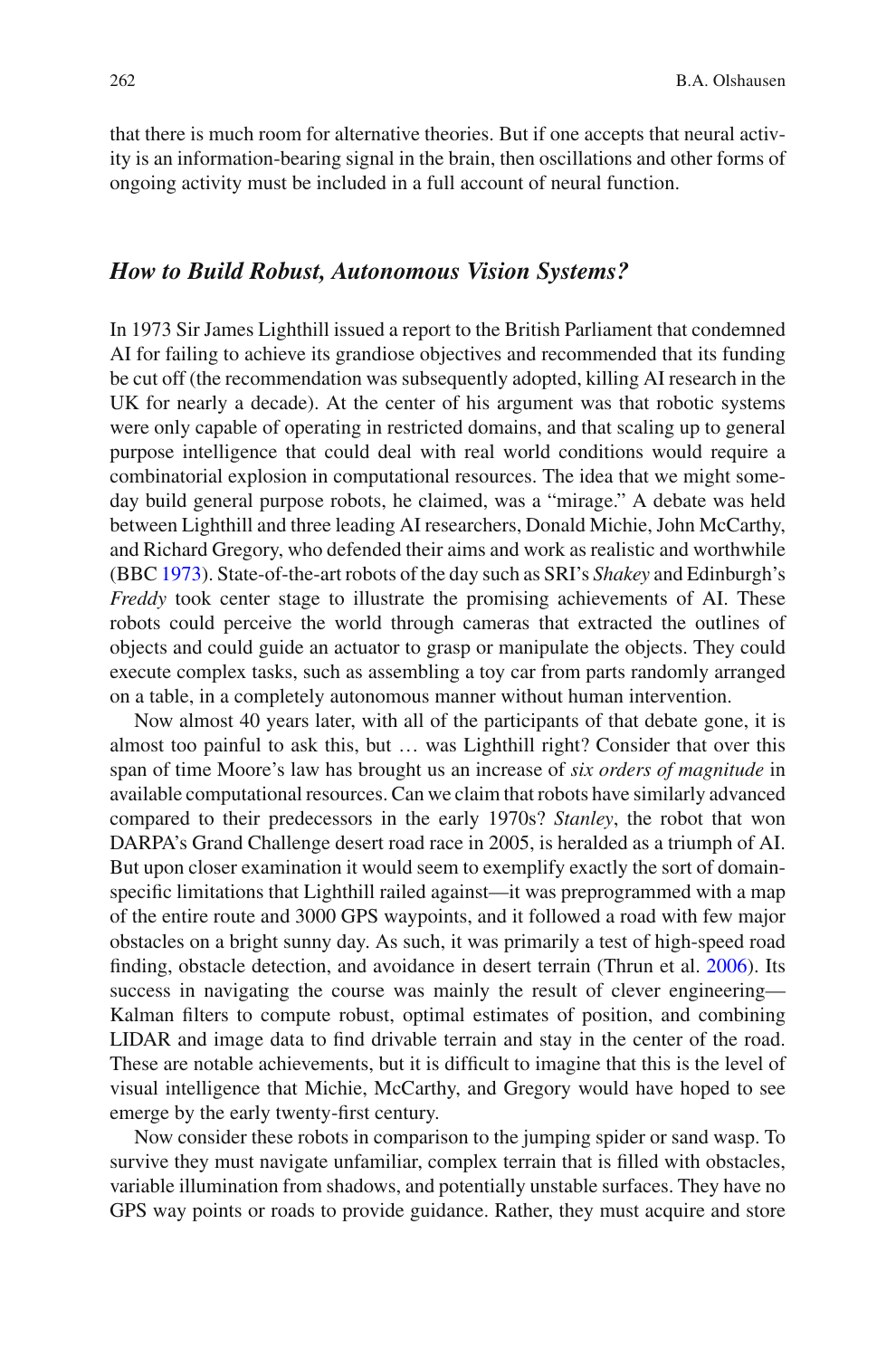

 **Fig. 12.6** When measured in terms of visual intelligence, there is still a wide gulf separating robots such as Shakey and Stanley from biological visual systems

information about the environment as they go so as to remember where they have been, where the food is, and how to get home. They must detect, localize, track, and successfully capture prey, even when seen against complex backgrounds. They must deal with unforeseen events such as getting knocked off course by wind or debris. They must continue to function 24/7 in the face of the elements such as rain or dust or changes in lighting conditions. And they do all of this while consuming only minuscule amounts of power in comparison to their robotic counterparts.

 While *Stanley* unquestionably represents an advance over *Shakey* , both of these systems would seem equally far removed from the jumping spider or sand wasp, let alone humans, when measured in terms of the level of robust, autonomous behavior they exhibit (Fig. 12.6 ). That we stand at this impasse after 40 years I believe tells us something important. It suggests that the problem we face is not just technological but rather due to a scientific gap in our knowledge. We are missing *something fundamental about the principles of vision and how it enables autonomous behavior.* Computing optic flow or building a depth map of a scene, while useful, is not sufficient to robustly navigate, interact with, and survive in the natural three-dimensional environment. What exactly *is* needed is of course difficult to say—that is the problem we are up against. But I would point to two things. One is a richer representation of surface layout in the surrounding environment that expresses not only its 3D geometry but also its *affordances* —that is, the actions that are possible (Gibson 1986). The other is to move beyond the Turing machine, procedural framework that today's robots are trapped in—that is, an infinite loop of "acquire data," "make decisions," and "execute actions." What is needed is a more fluid, dynamic interaction between perception and action. Theories for how to do this are now beginning to emerge but it is a field still in its infancy (Gordon et al.  $2011$ ).

## **Questions Not Yet Asked**

 The answers we get from experiments are only as useful as the questions we ask. The key is to ask the right questions to begin with. But how do we know what these are? Most of the questions described in the preceding section are ones that scientists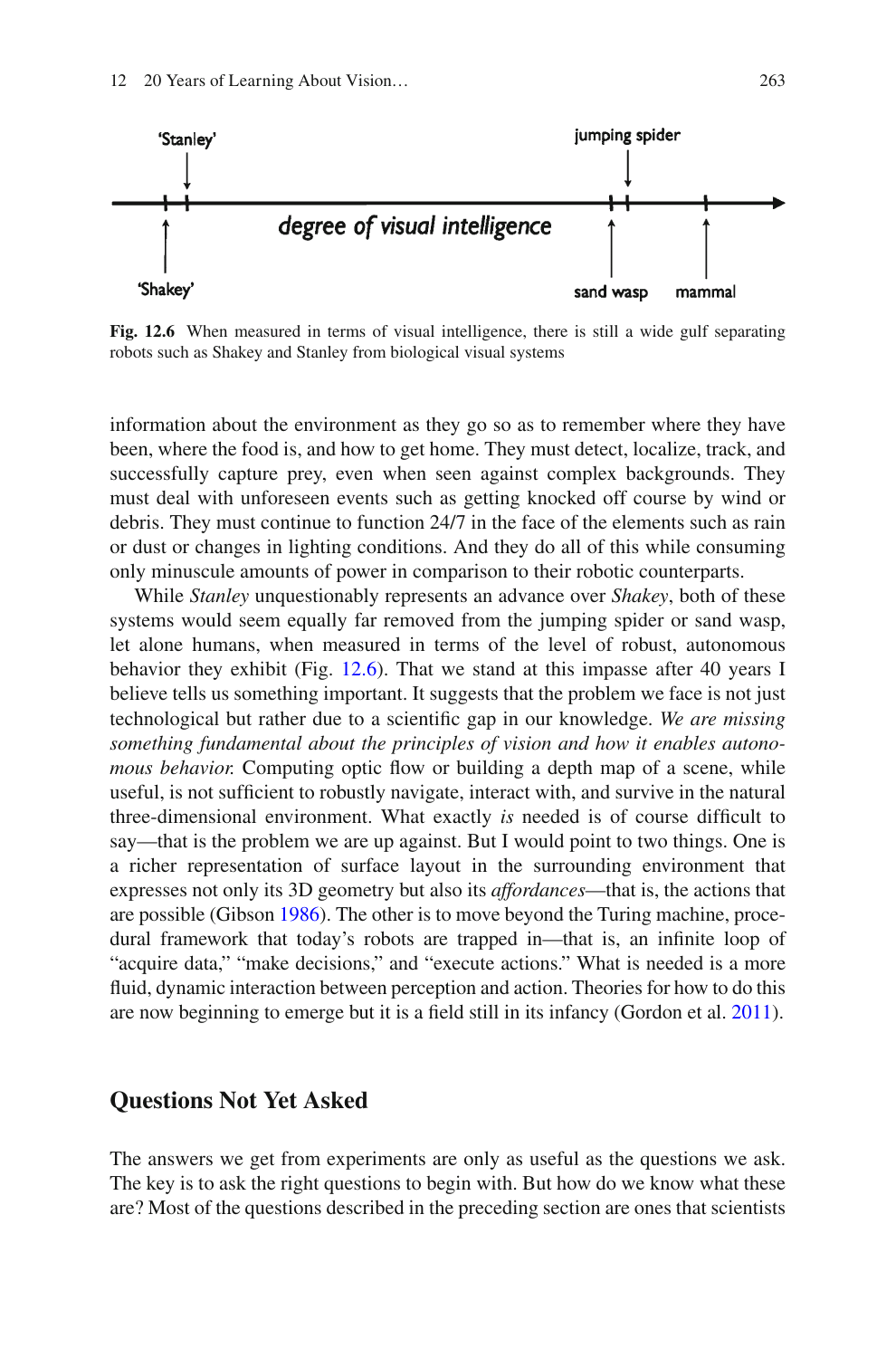are already keenly aware of and which drive current research efforts. Undoubtedly though there are other important questions that no one working in the field today has even thought to ask yet, just as computer vision researchers in the 1960s never thought to ask how you find the edges of an object in a scene. This points to the importance of another process of discovery beyond answering questions—that is, discovering the questions that need to be asked.

 Here I will suggest two ways that we can accelerate the process of discovering what these questions are. One is to take an *exploratory approach* that casts a wide net and seeks to reveal interesting phenomena. The other is to educate ourselves about the problems of vision by attempting to *build* neuromorphic visual systems that enable autonomous behavior.

## *The Need for Exploratory Approaches*

 Scientists by their nature are eager to test hypotheses or to tell a story about how a given set of facts or findings fit together and explain perceptual phenomena. But as we have seen, vision presents us with deep computational problems, and nervous systems confront us with stunning complexity. Most of the hypotheses we test and the stories we tell are far too simple minded by comparison, and ultimately they turn out to be wrong. Worse yet, they can be misleading and stifling because they encourage one to look at the data through a narrow lens. When one carefully designs a set of experiments to test a specific set of hypotheses, the data obtained are often of little value for looking at other issues. In some cases this may be warranted, but when the hypothesis landscape is not well formed to begin with it may be more worthwhile to take an exploratory approach.

 The exploratory approach is more observational in nature. The goal is to document how the system works in its natural state—for example, what are the distributions of firing rates among neurons in different layers, and in different cortical areas, during natural vision? Such experiments do not test any particular hypothesis, and the outcome may simply be a large table of numbers. But such data would be of immense value in helping us to understand what kind of a system we are dealing with, and they are of pivotal importance in shaping theories.

 Another goal of the exploratory approach is discover new phenomena that surprise us and defy conventional wisdom. These can then provide clues about what we *should* be looking for. A notable example is the discovery of orientation selectivity. The idea that visual neurons might be selective to lines or edges at different orientations did not occur to Hubel and Wiesel a priori. Rather, they were probing the visual cortex with spots of light using a slide projector, and in the process of moving slides in and out of the projector they noticed that the edge of the slide moving over the receptive field happened to elicit a robust neural response (Hubel 1982). This observation in turn led to a revolution in visual neuroscience. Tinkering is often frowned upon in scientific circles, especially by study sections and review panels of the major scientific funding bodies. But when one is mostly in the dark to begin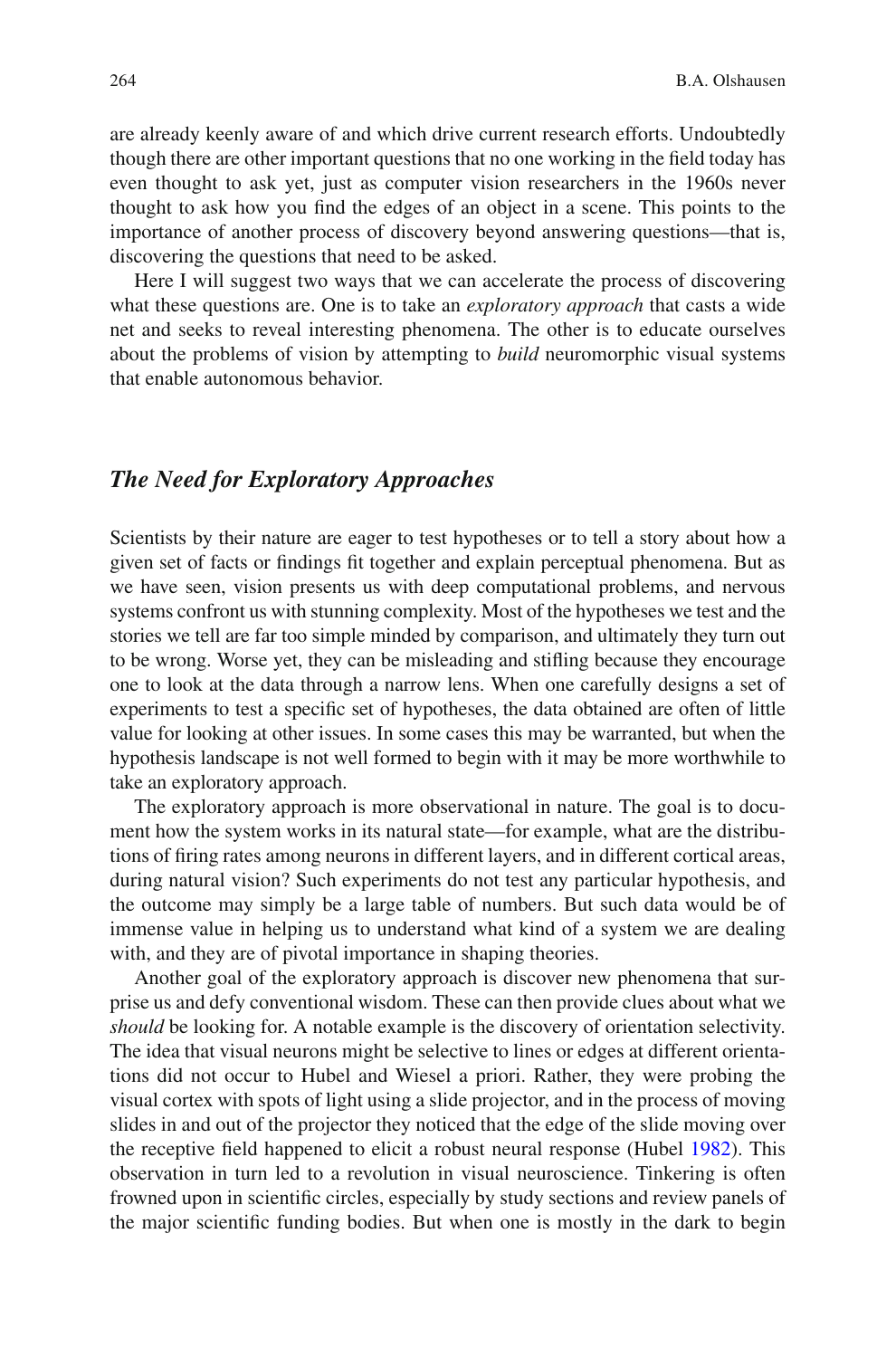with—as I would argue we are in our understanding of the visual cortex—a certain amount of tinkering seems warranted.

 I do not advocate that we abandon the hypothesis-based approach—it has formed the bedrock of modern science because in many cases it has been a fruitful and productive path to knowledge. But we should recognize when this approach is appropriate and when it is not. Storytelling makes science interesting, and it often makes a finding seem more compelling, but it can also lead to a false sense of complacency, a feeling that we have understood something when in fact the real story is orders of magnitude more complicated. We should be more inclined to take these stories with a grain of salt and instead be on the lookout for something deeper lurking beneath the surface. And no one should feel ashamed to report a complete, unfiltered set of findings without a story to envelop them. After all, one person's untidy finding may provide the missing piece in another person's theory.

## *Learning About Vision by Building Autonomous Systems*

 There is very little that neuroscience per se has taught us about the principles of vision. That we know there is a ventral and dorsal stream, a hierarchy of visual areas, and neurons that selectively respond to certain visual features in these areas does not tell us *what* problems are being solved and *how* . They provide strong hints and tantalizing clues to be sure, but trying to build a functional vision system by directly mimicking these attributes in a computer chip is like trying to build a flying machine out of flapping wings and feathers.

 By contrast, the failures of robot vision in the 1960s were a transformative learning experience in the study of vision. They set the stage for people like David Marr to intensely study the computational problems of vision and to theorize how biological vision systems work. The field thus made an advance by trying to solve an important and unsolved problem, the depth of which was previously unappreciated. I believe this will continue to be the case in the future—we will learn the most about the principles of vision by attempting to build autonomous vision systems, learning what works and what does not, and then drawing upon these insights in studying the visual systems of humans and other animals.

 To some extent this is a role that computer vision already plays. However, mainstream computer vision is focused on solving a prescribed set of problems that have been defined by computer scientists and engineers. Algorithms for shape from shading, optic flow, and stereo are judged by how well they perform on standard benchmarks, where the correct representation is assumed to be known. Object recognition is distilled down to a problem of classification, one of converting pixels to labels, again with benchmark datasets for judging performance. If we wish to gain insight into the principles of biological vision, or autonomous visual behavior in general, it will require a different approach.

What is needed is an approach that, like computer vision, attempts to solve problems, but where more attention is paid to how we define those problems, and the computational architectures we draw upon to solve them. The choice of problems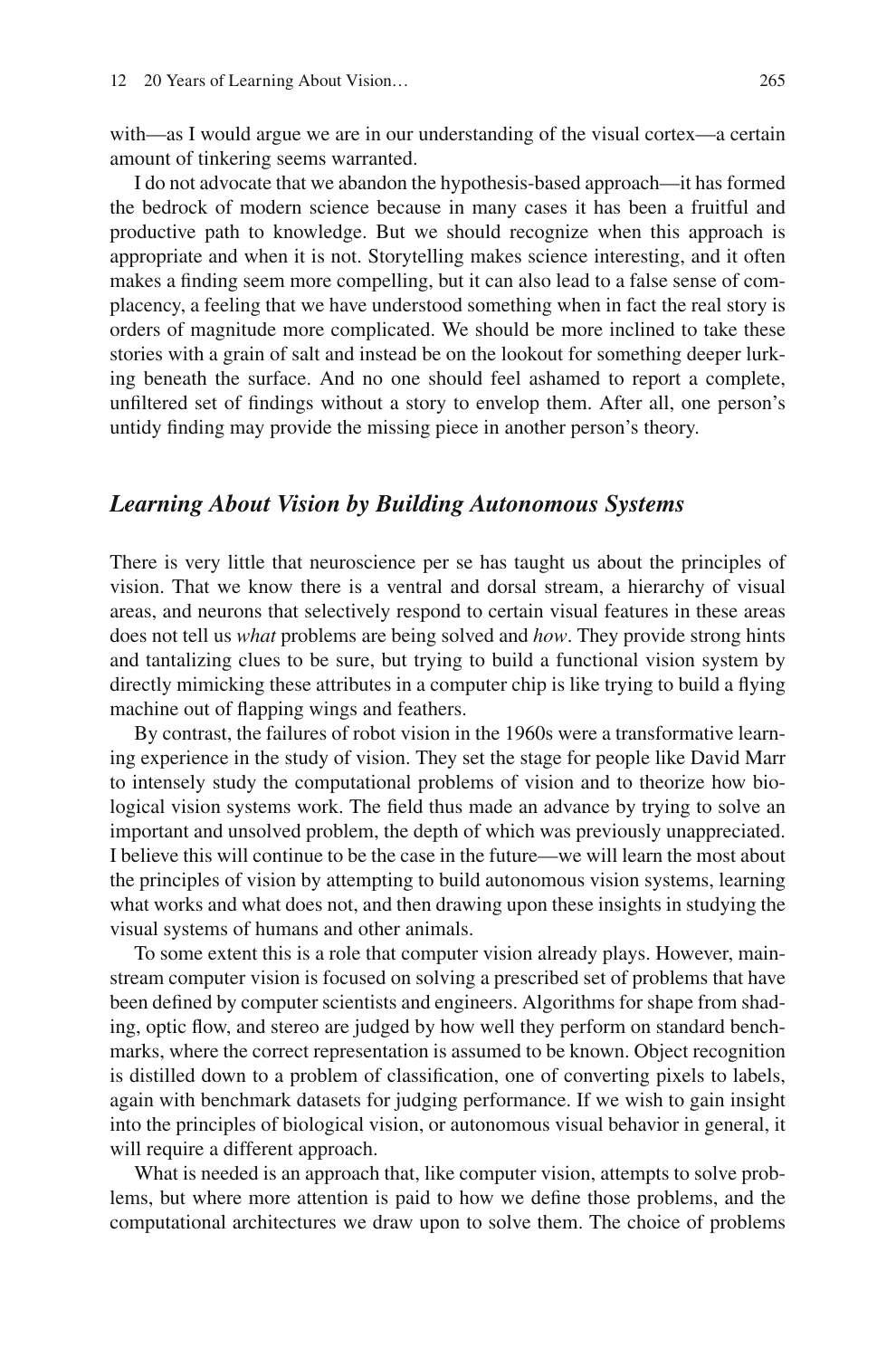<span id="page-23-0"></span>should be guided by animal behavior and psychophysics: What are the tasks that animals need to solve in order to survive in the natural environment? What are the performance characteristics of human or other animal observers in these tasks? In addition, it is important to take into account and exploit the unique computational properties of neural systems, what Carver Mead called "neuromorphic engineering." The only functional vision systems we know of today are built out of nonlinear recurrent networks, they compute with analog values, and they run in continuous time. They are not Turing machines. Thus, in considering the space of solutions to visual problems this needs to be taken into account.

 Finally, it is important to bear in mind that vision did not evolve as a stand-alone function, but rather as part of the perception–action cycle. As philosopher Robert Cummins put it, "Why don't plants have eyes?" We have much to gain by building vision systems with tight sensorimotor loops and learning what problems need to be overcome in doing so. This area remains vastly under investigated, and is likely to uncover to many questions that have yet to be asked.

 **Acknowledgments** I thank Jim Bower for encouraging me to write this article and for his patience in giving me the time to complete it, and Jim DiCarlo for providing the MIT AI Memo. Supported by funding from NSF (IIS-1111654), NIH (EY019965), NGA (HM1582-08-1-0007), and the Canadian Institute for Advanced Research.

#### **References**

- Adelson EH (1993) Perceptual organization and the judgment of brightness. Science 262(5142):2042–2044
- Adelson EH (2000) Lightness perception and lightness illusions. In: Gazzaniga M (ed) The new cognitive neurosciences, 2nd edn. MIT, Cambridge, MA, pp 339–351
- Andolina IM, Jones HE et al (2007) Corticothalamic feedback enhances stimulus response precision in the visual system. Proc Natl Acad Sci USA 104(5):1685–1690
- Angelucci A, Bullier J (2003) Reaching beyond the classical receptive field of V1 neurons: horizontal or feedback axons? J Physiol Paris 97(2–3):141–154
- Arathorn DW (2005) Computation in the higher visual cortices: map-seeking circuit theory and application to machine vision. In: Proceedings of the 33rd applied imagery pattern recognition workshop (AIPR 2004), Washington, DC, 1–6
- Arathorn DW, Yang Q et al (2007) Retinally stabilized cone-targeted stimulus delivery. Opt Express 15(21):13731–13744
- Atick J, Redlich A (1992) What does the retina know about natural scenes? Neural Comput 4:196–210
- Barlow H (1961) Possible principles underlying the transformation of sensory messages. In: Rosenblith WA (ed) Sensory communications. MIT, Cambridge, MA, pp 217–234
- Barron JT, Malik J (2012) Shape, albedo, and illumination from a single image of an unknown object. In: Conference on computer vision and pattern recognition, Washington, DC, 1–8
- BBC (1973) Controversy. [http://www.aiai.ed.ac.uk/events/lighthill1973/1973-BBC-Lighthill-](http://www.aiai.ed.ac.uk/events/lighthill1973/1973-BBC-Lighthill-Controversy.mov)[Controversy.mov](http://www.aiai.ed.ac.uk/events/lighthill1973/1973-BBC-Lighthill-Controversy.mov)
- Blakemore C, Campbell FW (1969) On the existence of neurones in the human visual system selectively sensitive to the orientation and size of retinal images. J Physiol 203(1):237–260
- Boyaci H, Fang F, Murray SO, Kersten D (2007) Responses to lightness variations in early human visual cortex. Curr Biol 17:989–993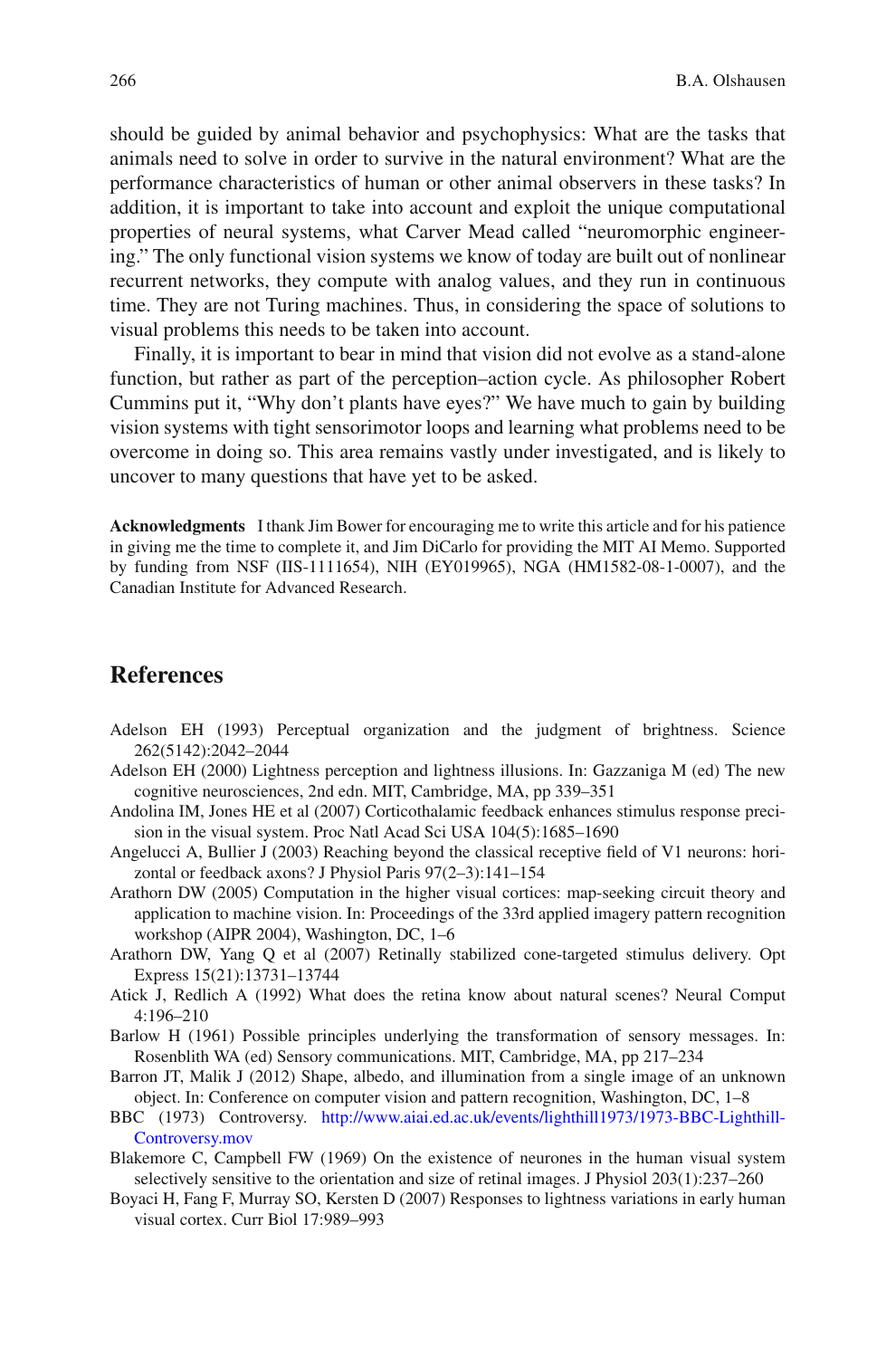- <span id="page-24-0"></span> Brainard DH, Williams DR et al (2008) Trichromatic reconstruction from the interleaved cone mosaic: Bayesian model and the color appearance of small spots. J Vis 8(5):15
- Briggs F, Usrey WM (2007) A fast, reciprocal pathway between the lateral geniculate nucleus and visual cortex in the macaque monkey. J Neurosci 27(20):5431–5436
- Brown M, Lowe DG (2005) Unsupervised 3D object recognition and reconstruction in unordered datasets. In: Fifth international conference on 3-D digital imaging and modeling, 2005, 3DIM 2005, Ottawa, 56–63
- Cadieu CF, Olshausen BA (2012) Learning intermediate-level representations of form and motion from natural movies. Neural Comput 24(4):827–866
- Carandini M, Demb JB et al (2005) Do we know what the early visual system does? J Neurosci 25(46):10577–10597
- Clark D, Uetz G (1990) Video image recognition by the jumping spider, Maevia inclemens(Araneae: Salticidae). Anim Behav 40:884–890
- Dan Y, Atick JJ et al (1996) Efficient coding of natural scenes in the lateral geniculate nucleus: experimental test of a computational theory. J Neurosci 16(10):3351–3362
- Daugman J (1985) Uncertainty relation for resolution in space, spatial frequency, and orientation optimized by two-dimensional visual cortical filters. J Opt Soc Am 2:1160–1169
- David SV, Vinje WE et al (2004) Natural stimulus statistics alter the receptive field structure of  $v1$ neurons. J Neurosci 24(31):6991–7006
- Dayan P, Hinton GE et al (1995) The Helmholtz machine. Neural Comput 7(5):889–904
- De Valois RL, Albrecht DG et al (1982) Spatial frequency selectivity of cells in macaque visual cortex. Vision Res 22(5):545–559
- Douglas RJ, Martin KAC (2004) Neuronal circuits of the neocortex. Annu Rev Neurosci 27(1):419–451
- Douglas RJ, Martin KAC et al (1989) A canonical microcircuit for neocortex. Neural Comput 1(4):480–488
- Drees O (1952) Untersuchungen über die angeborenen verhaltensweisen bei springspinnen (salticidae). Z Tierpsychol 9(2):169–207
- Dreyfus HL, Dreyfus SE (1988) Making a mind versus modeling the brain: artificial intelligence back at a branchpoint. Daedalus 117(1):15–43
- Felleman DJ, Van Essen DC (1991) Distributed hierarchical processing in the primate cerebral cortex. Cereb Cortex 1(1):1–47
- Field D (1987) Relations between the statistics of natural images and the response properties of cortical-cells. J Opt Soc Am A 4:2379–2394
- Frégnac Y, Baudot P, Levy M, Marre O (2005) An intracellular view of time coding and sparseness in V1 during virtual oculomotor exploration of natural scenes. In: 2nd International Cosyne conference in computational and systems neuroscience, Salt Lake City, UT, 17
- Freiwald WA, Tsao DY et al (2009) A face feature space in the macaque temporal lobe. Nat Neurosci 12(9):1187–1196
- Fukushima K (1980) Neocognitron: a self-organizing neural network model for a mechanism of pattern recognition unaffected by shift in position. Biol Cybern 36(4):193–202
- Gauthier JL, Field GD et al (2009a) Receptive fields in primate retina are coordinated to sample visual space more uniformly. PLoS Biol 7(4):e1000063
- Gauthier JL, Field GD et al (2009b) Uniform signal redundancy of parasol and midget ganglion cells in primate retina. J Neurosci 29(14):4675–4680
- Geisler WS, Perry JS et al (2001) Edge co-occurrence in natural images predicts contour grouping performance. Vision Res 41(6):711–724
- Gibson J (1986) The ecological approach to visual perception—James Jerome Gibson—Google books. Erlbaum, Hillsdale, NJ
- Gordon G, Kaplan DM, Lankow B, Little DY, Sherwin J, Suter BA, Thaler L (2011) Toward an integrated approach to perception and action: conference report and future directions. Front Syst Neurosci 5:20
- Gray CM, Singer W (1989) Stimulus-specifi c neuronal oscillations in orientation columns of cat visual cortex. Proc Natl Acad Sci USA 86:1698–1702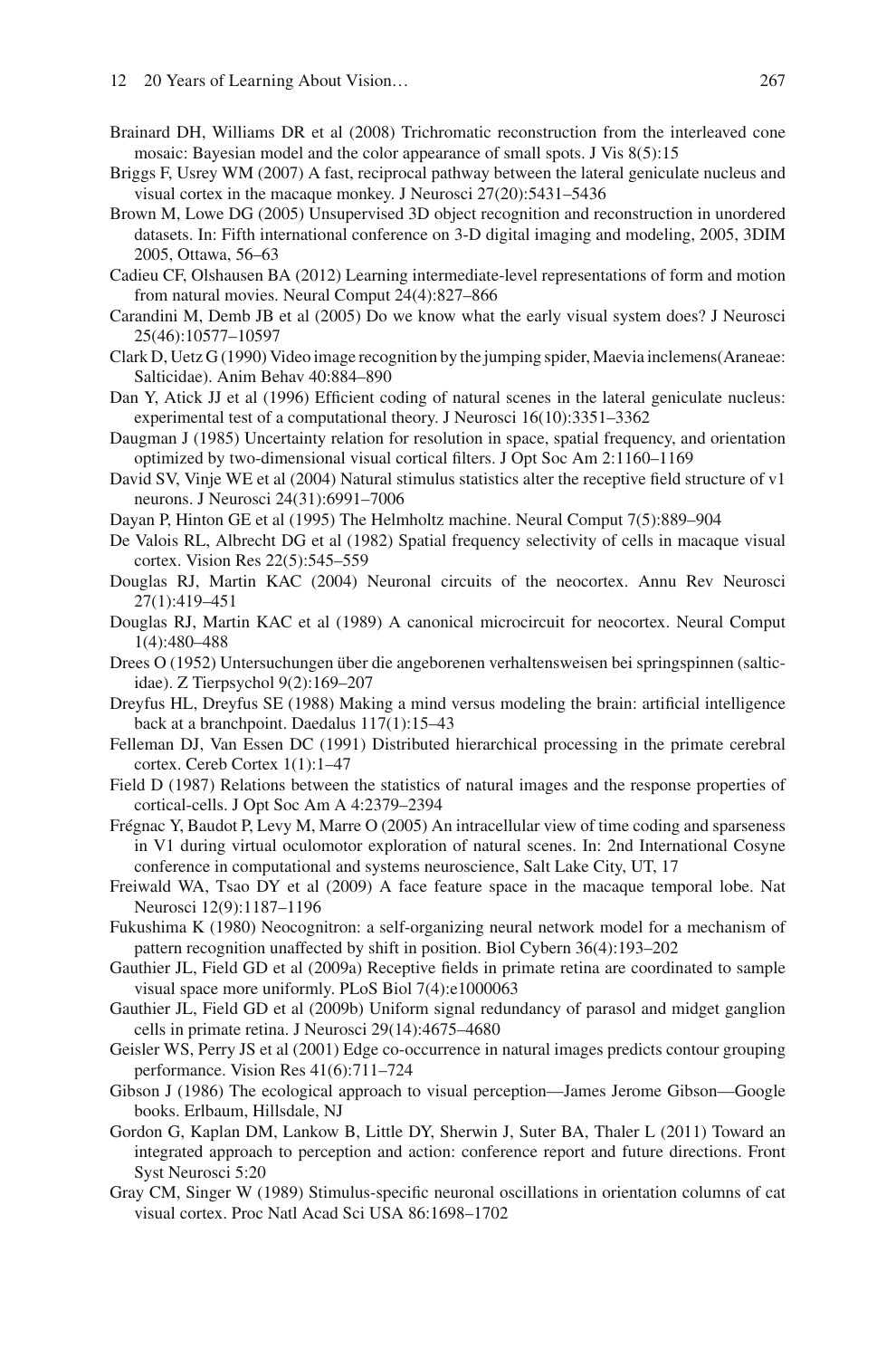- <span id="page-25-0"></span> Grill-Spector K, Kushnir T et al (2000) The dynamics of object-selective activation correlate with recognition performance in humans. Nat Neurosci 3(8):837–843
- Hartley R, Zisserman A (2003) Multiple view geometry in computer vision. Cambridge University Press, Cambridge, MA
- Heeger DJ (1999) Linking visual perception with human brain activity. Curr Opin Neurobiol 9(4):474–479
- Hofer H, Williams D (2005) Different sensations from cones with the same photopigment. J Vis 5(5):444–454
- Hofer H, Carroll J et al (2005) Organization of the human trichromatic cone mosaic. J Neurosci 25(42):9669–9679
- Hubel DH (1982) Exploration of the primary visual cortex, 1955–78. Nature 299(5883):515–524
- Hubel DH, Wiesel TN (1962) Receptive fields, binocular interaction and functional architecture in the cat's visual cortex. J Physiol 160:106–154
- Hubel DH, Wiesel TN (1965) Receptive fields and functional architecture in two nonstriate visual areas (18 and 19) of the cat. J Neurophysiol 28:229–289
- Hung CP, Kreiman G et al (2005) Fast readout of object identity from macaque inferior temporal cortex. Science 310(5749):863–866
- Hupé JM, James AC et al (2001) Feedback connections act on the early part of the responses in monkey visual cortex. J Neurophysiol 85(1):134–145
- Hyvarinen A, Hoyer PO (2001) A two-layer sparse coding model learns simple and complex cell receptive fields and topography from natural images. Vision Res 41(18):2413-2423
- Hyvarinen A, Gutmann M et al (2005) Statistical model of natural stimuli predicts edge-like pooling of spatial frequency channels in V2. BMC Neurosci 6(1):12
- Julesz B (1981) Textons, the elements of texture perception, and their interactions. Nature 290(5802):91–97
- Karklin Y, Lewicki M (2003) Learning higher-order structures in natural images. Network 14(3):483–499
- Karklin Y, Lewicki M (2005) A hierarchical Bayesian model for learning nonlinear statistical regularities in nonstationary natural signals. Neural Comput 17(2):397–423
- Karklin Y, Lewicki MS (2009) Emergence of complex cell properties by learning to generalize in natural scenes. Nature 457(7225):83–85
- Kersten D, Mamassian P et al (2004) Object perception as Bayesian inference. Annu Rev Psychol 55:271–304
- Khosrowshahi A, Baker J et al (2007) Predicting responses of V1 neurons to natural movies. Society for Neuroscience, San Diego, CA, p 33
- Knill D, Richards W (1996) Perception as Bayesian inference. Cambridge University Press, Cambridge, MA
- Knill DC, Saunders JA (2003) Do humans optimally integrate stereo and texture information for judgments of surface slant? Vision Res 43(24):2539–2558
- Koepsell K, Wei Y, Wang Q, Rathbun DL, Usrey WM, Hirsch JA, Sommer FT (2009) Retinal oscillations carry visual information to cortex. Front Syst Neurosci 3
- Koepsell K, Wang X et al (2010) Exploring the function of neural oscillations in early sensory systems. Front Neurosci 4:53
- Kourtzi Z, Kanwisher N (2001) Representation of perceived object shape by the human lateral occipital complex. Science 293(5534):1506–1509
- Land MF (1969) Movements of the retinae of jumping spiders (Salticidae: dendryphantinae) in response to visual stimuli. J Exp Biol 51(2):471–493
- Land MF (1971) Orientation by jumping spiders in the absence of visual feedback. J Exp Biol 54(1):119–139
- Land MF (1985) Fields of view of the eyes of primitive jumping spiders. J Exp Biol 119:381–384
- Lee TS, Mumford D (2003) Hierarchical Bayesian inference in the visual cortex. J Opt Soc Am A Opt Image Sci Vis 20(7):1434–1448
- Lee TS, Yang CF et al (2002) Neural activity in early visual cortex reflects behavioral experience and higher-order perceptual saliency. Nat Neurosci 5(6):589–597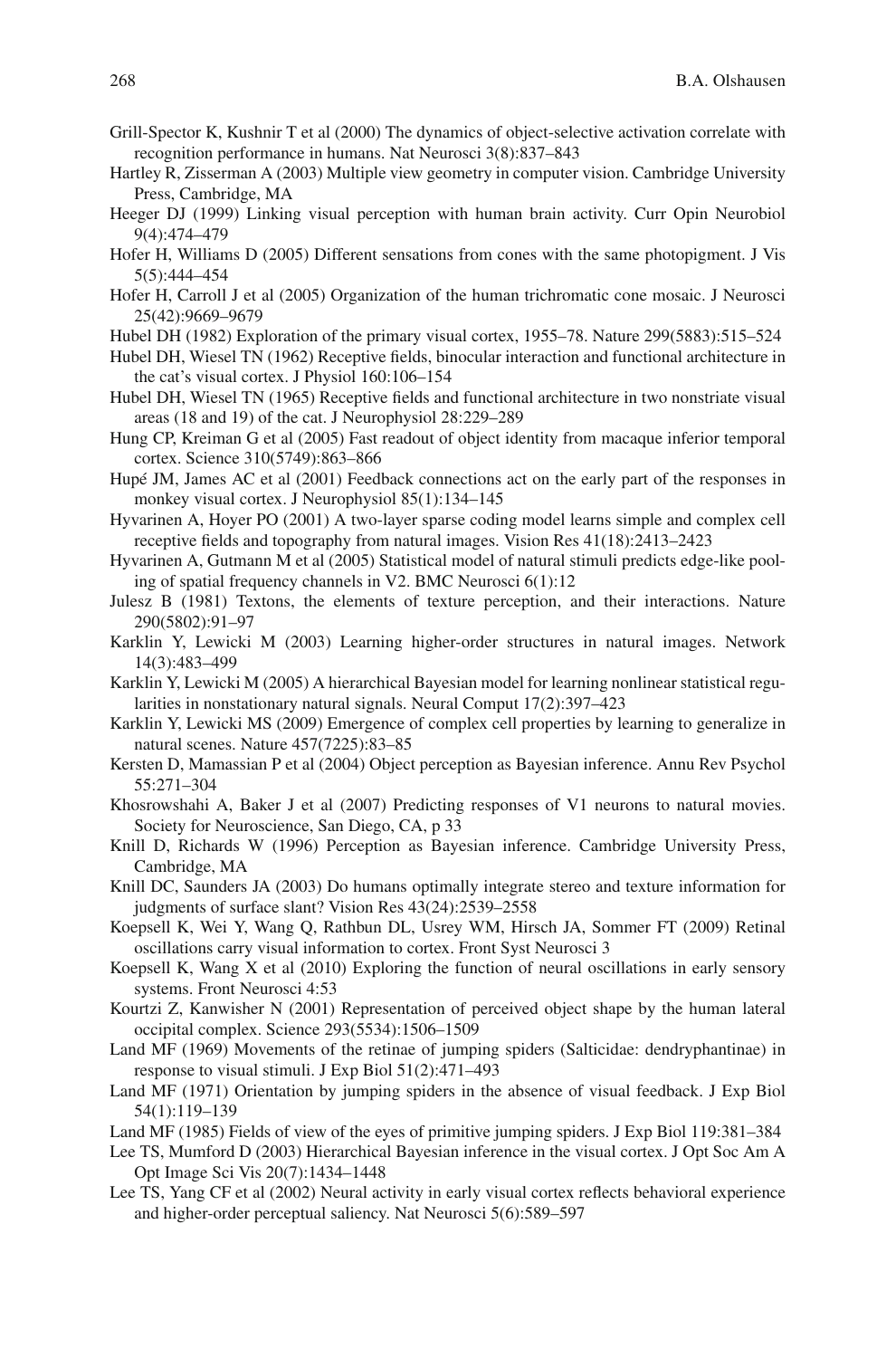<span id="page-26-0"></span>Lennie P (1998) Single units and visual cortical organization. Perception 27(8):889–935

- Litke AM, Bezayiff N et al (2004) What does the eye tell the brain? Development of a system for the large-scale recording of retinal output activity. IEEE Trans Nucl Sci 51(4):1434–1440
- Lowe DG (2004) Distinctive image features from scale-invariant keypoints. Int J Comput Vis 60(2):91–110
- Ma WJ, Beck JM et al (2006) Bayesian inference with probabilistic population codes. Nat Neurosci 9(11):1432–1438
- Mamassian P, Knill DC et al (1998) The perception of cast shadows. Trends Cogn Sci 2(8):288–295
- Mancilla JG, Lewis TJ et al (2007) Synchronization of electrically coupled pairs of inhibitory interneurons in neocortex. J Neurosci 27(8):2058–2073
- Marcelja S (1980) Mathematical description of the responses of simple cortical cells. J Opt Soc Am 70(11):1297–1300
- Marr D (1982) Vision: a computational investigation into the human representation and processing of visual information. WH Freeman, San Francisco, CA
- Mumford D (1994) Neuronal architectures for pattern-theoretic problems. Large-scale neuronal theories of the brain. MIT, Cambridge, MA
- Murray SO, Kersten D et al (2002) Shape perception reduces activity in human primary visual cortex. Proc Natl Acad Sci USA 99(23):15164–15169
- Nakayama K, He Z et al (1995) Visual surface representation: a critical link between lower-level and higher-level vision. In: Kosslyn SM, Osherson DN (eds) An invitation to cognitive science: visual cognition, vol 2. MIT, Cambridge, MA, pp 1–70
- Naselaris T, Prenger RJ et al (2009) Bayesian reconstruction of natural images from human brain activity. Neuron 63(6):902–915
- Naselaris T, Kay KN et al (2011) Encoding and decoding in fMRI. Neuroimage 56(2):400–410
- Newcombe RA, Davison AJ (2010) Live dense reconstruction with a single moving camera. In: 2010 IEEE conference on computer vision and pattern recognition (CVPR), San Francisco, CA, 1498–1505
- Nishimoto S, Vu AT et al (2011) Reconstructing visual experiences from brain activity evoked by natural movies. Curr Biol 21(19):1641–1646
- O'Rourke NA, Weiler NC, Micheva KD, Smith SJ (2012) Deep molecular diversity of mammalian synapses: why it matters and how to measure it. Nat Rev Neurosci 13:365–379
- Olshausen BA, Field DJ (1996) Emergence of simple-cell receptive field properties by learning a sparse code for natural images. Nature 381(6583):607–609
- Oram MW, Perrett DI (1992) Time course of neural responses discriminating different views of the face and head. J Neurophysiol 68(1):70–84
- Papert S (1966) The summer vision project. MIT Artificial Intelligence Group, Vision Memo No. 100, 1–6
- Pearl J (1988) Probabilistic reasoning in intelligent systems: networks of plausible inference— Judea Pearl—Google books. Morgan Kaufmann Publishers, San Francisco, CA
- Poirazi P, Brannon T et al (2003) Pyramidal neuron as two-layer neural network. Neuron 37(6):989–999
- Polsky A, Mel BW et al (2004) Computational subunits in thin dendrites of pyramidal cells. Nat Neurosci 7(6):621–627
- Qiu FT, von der Heydt R (2005) Figure and ground in the visual cortex: v2 combines stereoscopic cues with gestalt rules. Neuron 47(1):155–166
- Quiroga RQ, Reddy L et al (2005) Invariant visual representation by single neurons in the human brain. Nature 435(7045):1102–1107
- Rao RP, Ballard DH (1999) Predictive coding in the visual cortex: a functional interpretation of some extra-classical receptive-field effects. Nat Neurosci 2(1):79-87
- Rao RPN, Olshausen BA et al (2002) Probabilistic models of the brain: perception and neural function. MIT, Cambridge, MA
- Ress D, Heeger DJ (2003) Neuronal correlates of perception in early visual cortex. Nat Neurosci 6(4):414–420